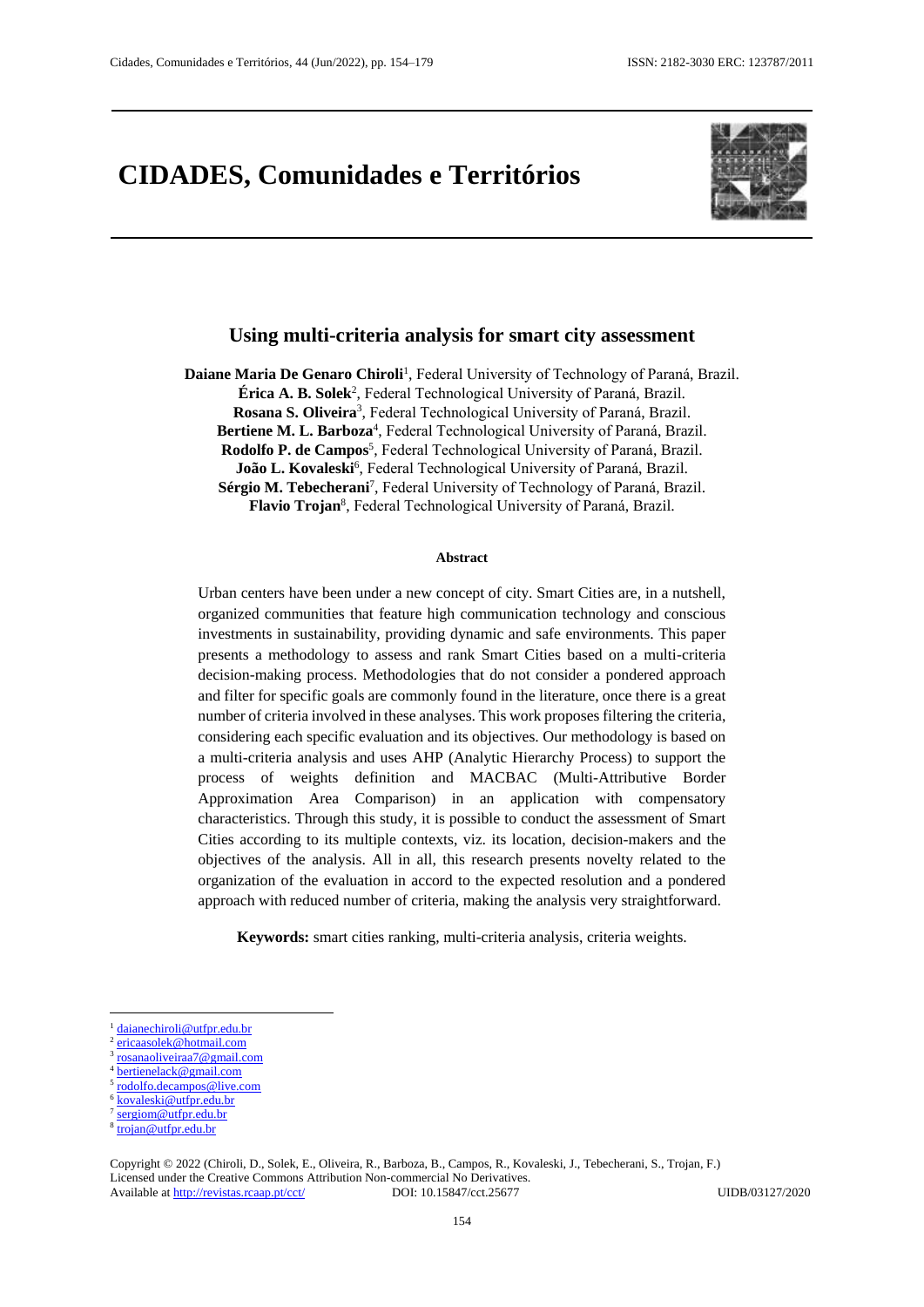## **Introduction**

The accelerated urbanization of cities demands a great deal of business interactions, resulting from the increased production of goods and services that causes disruption in roadway and communication systems. With this, urban centres have been organizing a new concept of city, called Smart Cities, which basically are organized communities that feature high communication technology and conscious investments in sustainability, providing dynamic and safe environments (Lazaroiu and Roscia, 2012), and that improve citizens' quality of life (Marsal-Llacuna et al., 2015).

To minimize the arising problems from this growing urbanization, it is necessary for the governments an innovative management development. The concept of municipal management needs to evolve from administrative to an innovative community-based management (Bennett et al., 2017).

Smart cities can be seen as a promise for urban sustainability. On the other side, technological aspects cannot always meet urban challenges concerning the three pillars of sustainability, namely social, environmental and economic (Yigitcanlar, 2018). Consequently, the way cities are managed evolves over time, with investments on physical, social and technological infrastructure in order to develop the economy, with social coherence, thus improving the efficiency of municipal administration (Hollands, 2008).

Urban planning represents a complex system that involves a high capacity to design, plan and thus be able to choose the best strategies from the vision of smart city planners and decision-makers from a social, economic, energy and environmental perspective (Mattoni, Nardecchia & Bisegna, 2019).Smart cities are said to be more creative because the emergence of smart ideas for solving everyday problems that develop knowledge and innovation in most sectors, also fostering scientific research, culture and economy (Piekas et al., 2018).

In the Smart Cities concept it is important to recognize why cities are considered key elements for the future. Numerous interpretations suggest that it contains the term "smart" because the intelligence is perceived only when the system can adapt itself to the users' needs.

In urban planning, the term "smart city" is often treated as an ideological dimension where "smarter" implies on strategic directions (Albino, Berardi & Dangelico, 2015; de Carvalho et al., 2021). Among the dimensions of a smart city, the Organic Integration of various systems such as transportation, energy, education, health, buildings, physical infrastructure, food, water and public safety is emphasized. The Smart Cities conception is linked to the need for metropolitan blueprints that center on promoting an orderly occupation, sustainability, and contributing to smart and creative problems answers. The 17 Sustainable Development Goals (SDGs) establish aspirations to promote sustainable development worldwide. The 11th objective bournes on making cities inclusive, safe, elastic, and sustainable, and the most recent Smart Cities conception is grounded on this specific SDG (ONU, 2015; Klopp and Petretta, 2017; Huovila et al., 2019; Rozhenkova et al., 2019). So, well-succeeded innovations demand specific requirements as research, development and knowledge (Soares et al, 2020).

These systems are classified according to Lombardi et al, (2012) into: smart economy, smart mobility, smart environment, smart people, smart life and smart governance. Thus, to assess the level at which smart cities are positioned, these systems and their classification need to be considered. To analyse these systems, the indicators that assess services and quality of life are important tools.

For the integration of these systems the standard ISO 37120:2014, called "Indicators for city services and quality of life", was created to help city managers to measure the municipal performance on services, quality of life over time, simplifying city learning from each other; enabling comparisons of performance on a broad scale and sharing best practices. This international standard was developed using the framework proposed by the Global City Indicators Facility (WWCD, 2017; Bhada et al., 2009), and determines a set of indicators to guide the evaluation of cities' services performance and people's quality of life. It contains the definitions and methodologies for the indicators presented in a holistic view and integrated to the purpose sustainable city development.

The ISO contains over 100 standardized indicators divided in general and support ones. The creation of them aims to support decision-making. The standard also sets benchmarks for international government service delivery goals. As guideline, it proposes cities information sharing to consolidate a sustainable planning system. On the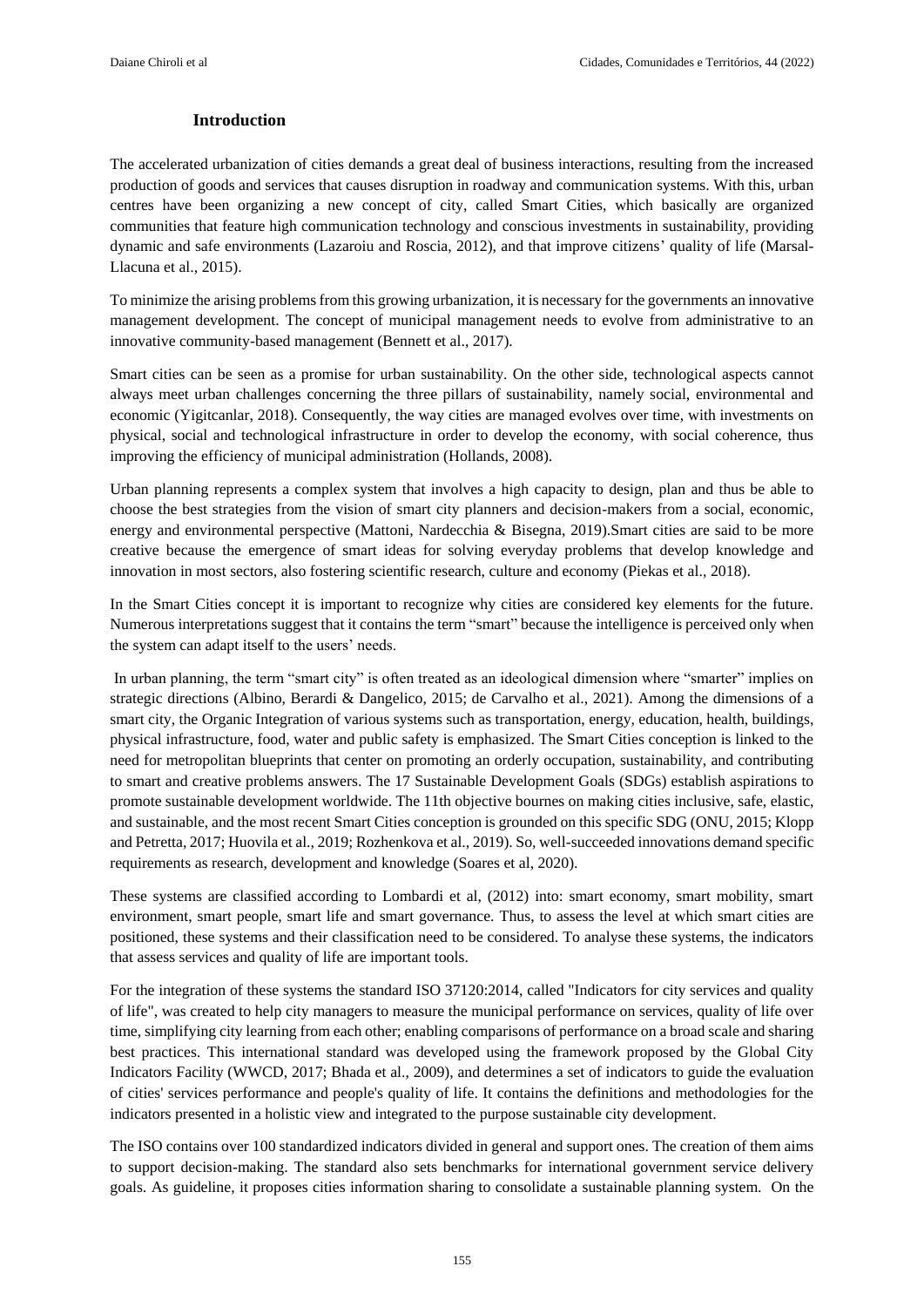other hand, information to compose these indicators is not always standardized, which makes it difficult to perform any kind of evaluation. A possible solution to this context would be to use data normalization or standardization methods in conjunction with multi-criteria analysis in order to sort cities and detect progress levels in relation to the Smart City concepts.

In the literature, there are important studies involving the evaluation of smart cities. This theme suggests a multicriteria analysis, which may have compensatory or non-compensatory characteristics.

In this sense, Lombardi et al. (2012) developed a model that involves clusters, i.e., categorization of cities according to their size. The evaluation consisted of the dimensions (criteria): Intelligent Governance (related to participation); Intelligent Human Capital (related to people); Intelligent Environment (Resource related); Intelligent Life (related to quality of life); and Intelligent Economy (related competitiveness), relevant for the structuring and future application of multi-criteria methods that allow the evaluation of smart cities.

Many of these assessments consider a large number of alternatives and criteria. Also, the alternatives (cities) are commonly compared at the same level, disregarding their size, number of inhabitants, available resources, etc. Also, when considering several alternatives and criteria, compensation may occur among the criteria, and a larger alternative (city) with larger infrastructure, number of inhabitants, not necessarily developed as a smart city, may be considered "better" in relation to the others.

Therefore, when performing these evaluations, it is first necessary to define the objective and how the results will be evaluated, and whether the alternatives need to be previously categorized, or when the criteria allow ranking without prior categorization. It is also important to evaluate the proposed objective and identify whether the assessment may be compensatory or not. This helps determining a method for each application. The problem globally requires an analysis phase considering the preference structures advocated in the theories of multi-criteria analysis. There are several multi-criteria methods that could be used (Moura et al, 2020), but each specific problem will require a different way of assessment and the method that best fits the context.

The importance of ranking cities is in assessing the development potential of a city, being possible to know particularities and define specific strategies for each of these entities that have different levels of growth and technological advancement. Thus, as Silva (2017) cites, it is important that each city establish its own urban development project aimed at people, and that managers make decisions based on the reality of each location.

Decision-making methods in this context enables communication between decision-makers in cities, especially citizen involvement. The Multi-Criteria Decision Analysis (MCDA) approach is characterized as a set of methods and analyses aimed at clarifying a problem, where options are evaluated by multiple and conflicting criteria. (Aragão et al., 2020; Vincke, 1992).

Multi-criteria decision making is a multi-step process consisting of a set of methods for structuring and formalizing decision-making processes. MCDA can be considered efficient approach at all decision-making levels and at all stages of smart city projects. (Hoang et al., 2019).

From this context, this study aims to propose a methodology for evaluating Smart Cities using the multi-criteria approach, because its methods are indicated for solving complex problems which contain conflicting situations. Decision analyses is a support for the dialogue among decision-making agents, enabling the manipulation of uncertainties with subjectivity and provides each potential solution. (Gomes et al, 2002).

Thus, the most in-depth study on urban planning is indispensable for connecting efficiency, quality of life and environment. This paper is justified by presenting the criteria and sub-criteria, as well as the necessary indicators to measure smart city initiatives. An application of the methodology was performed to measure the performance of 10 cities in south Brazil.

## **Smart Cities: concepts**

Since the 21st century, an increasing number of smart city projects have emerged using a variety of methods, dimensions and typologies to address management policy issues to improve and adapt to the cities of the future.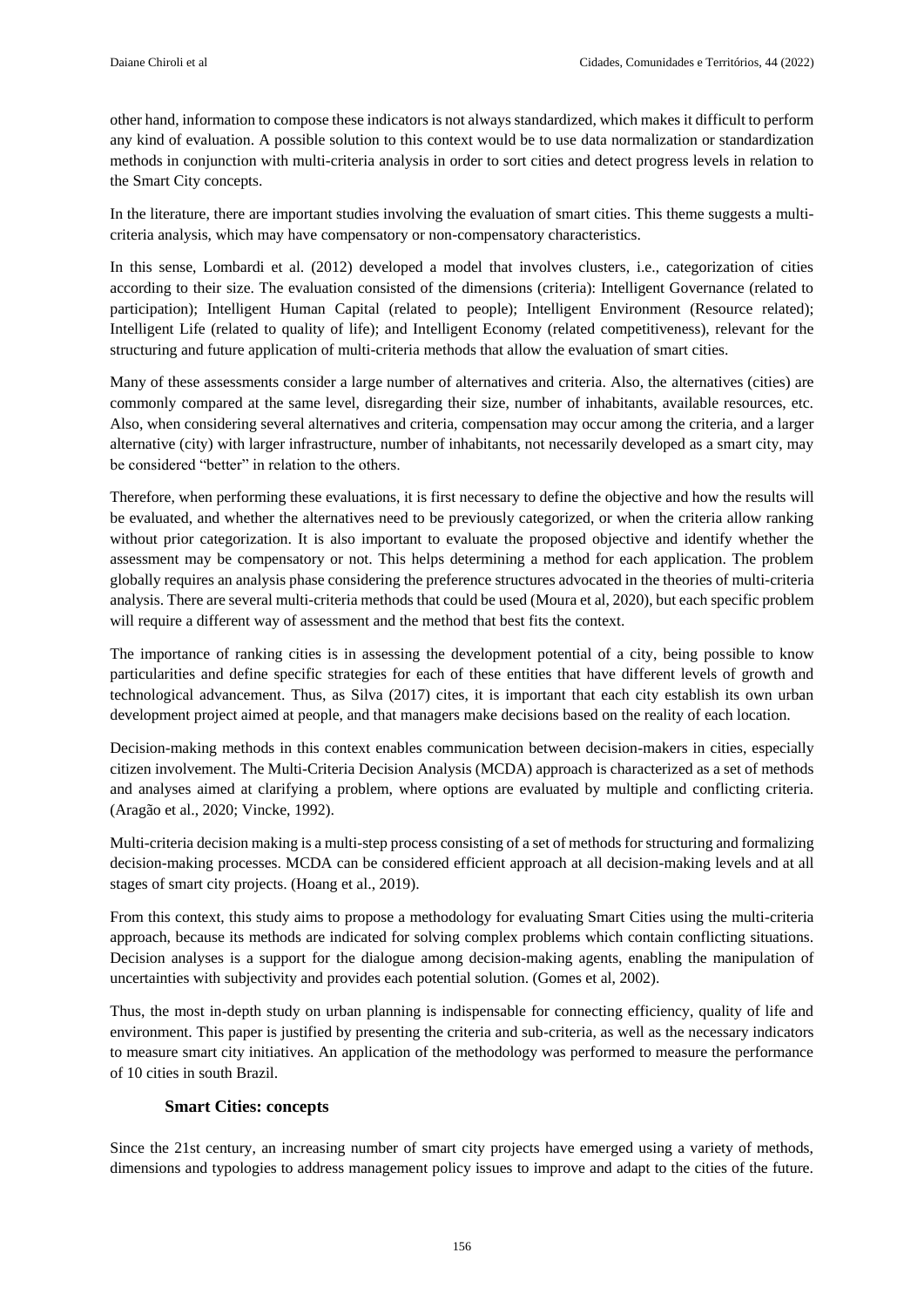Diversification in the conceptualization of a smart city has generated academic studies, central and local institutions involved in smart projects (Nam and Pardo, 2014).

The definitions of Smart Cities and the environmental, social and economic pillars that make up sustainable development use a term in Information and Communication Technologies (ICT) as a resource to improve the quality of life of its inhabitants (Weiss et al., 2013). ICTs present fundamental characteristics with transformational, disruptive and synergistic impacts on urban systems (Bibri, 2018).

Recent interest in smart cities can be attributed to concern for sustainability and the emergence of new technologies such as mobile devices, semantic web, cloud computing and Internet of Things (IoT), promoting real-world user interfaces (Bifulco et al., 2015). The ICTs are strongly involved in city governance, where they are used as resources to improve quality of life, achieve and develop and create a more open and innovative urban context through multi-stakeholder participation (Bifulco et al., 2015). Table 1 shows the main definitions of smart cities:

| <b>Authors</b>                      | <b>Definitions</b>                                                                                                                                                                                                                                     |
|-------------------------------------|--------------------------------------------------------------------------------------------------------------------------------------------------------------------------------------------------------------------------------------------------------|
| Giffinger et al. (2007)             | A Smart City acts prospectively on the economy, on people, on governance, on mobility, on<br>the environment and on life, is based on the intelligent combination of self-determined,<br>independent and conscious citizen duplication and activities. |
| Komninos (2011)                     | Smart Cities are territories with a great capacity for learning and innovation, built by the<br>creativity of its population, knowledge creation institutions and digital communication and<br>knowledge management infrastructures.                   |
| Barrionuevo et al.<br>(2012)        | Being a smart city means using all available technology and resources intelligently and in a<br>coordinated way to develop integrated, viable and sustainable urban centres.                                                                           |
| Giovannella et al<br>(2013)         | Smart City is an efficient, innovative and proactive attitude, founded on the clever<br>combination of talents and practices of self-reliant, autonomous and responsible citizens.                                                                     |
| Zanella, Bui &<br>Castellani (2014) | The goal of a smart city is to make better use of public resources by enhancing the quality of<br>services delivered to citizens while reducing the operational costs of public administration.                                                        |
| Capdevila & Zarlenga<br>(2015)      | The concept of smart city advocates that a city is smart when corroborating the inventiveness<br>and creativity of its citizens.                                                                                                                       |
| Van Zoonen (2016)                   | In a city where technology infrastructures monitor mobility, air and water quality, energy use,<br>visitor movement and good neighbourhood feelings.                                                                                                   |
| Pereira et al. (2017)               | The term Smart City encompasses an efficient, technologically advanced, sustainable and<br>socially inclusive city.                                                                                                                                    |
| Chong et al. (2018)                 | Smart city is an integration of technology-mediated infrastructure and services, social learning<br>to strengthen human infrastructure, and governance for institutional improvement and citizen<br>engagement.                                        |
| Gascó-Hernandez<br>(2018)           | Smart City is a broad term for how information and communication technology can help<br>improve the efficiency of a city's operations as well as the quality of life of its citizens, while<br>promoting the local economy.                            |
| Zhu, Li & Feng<br>(2019)            | The smart city was originally designated because it knows how to deal with various urban<br>problems due to its sudden urbanization, such as power shortages, congestion and pollution.                                                                |

#### **Table 1. Definitions of Smart Cities**

Source: Authors (2022).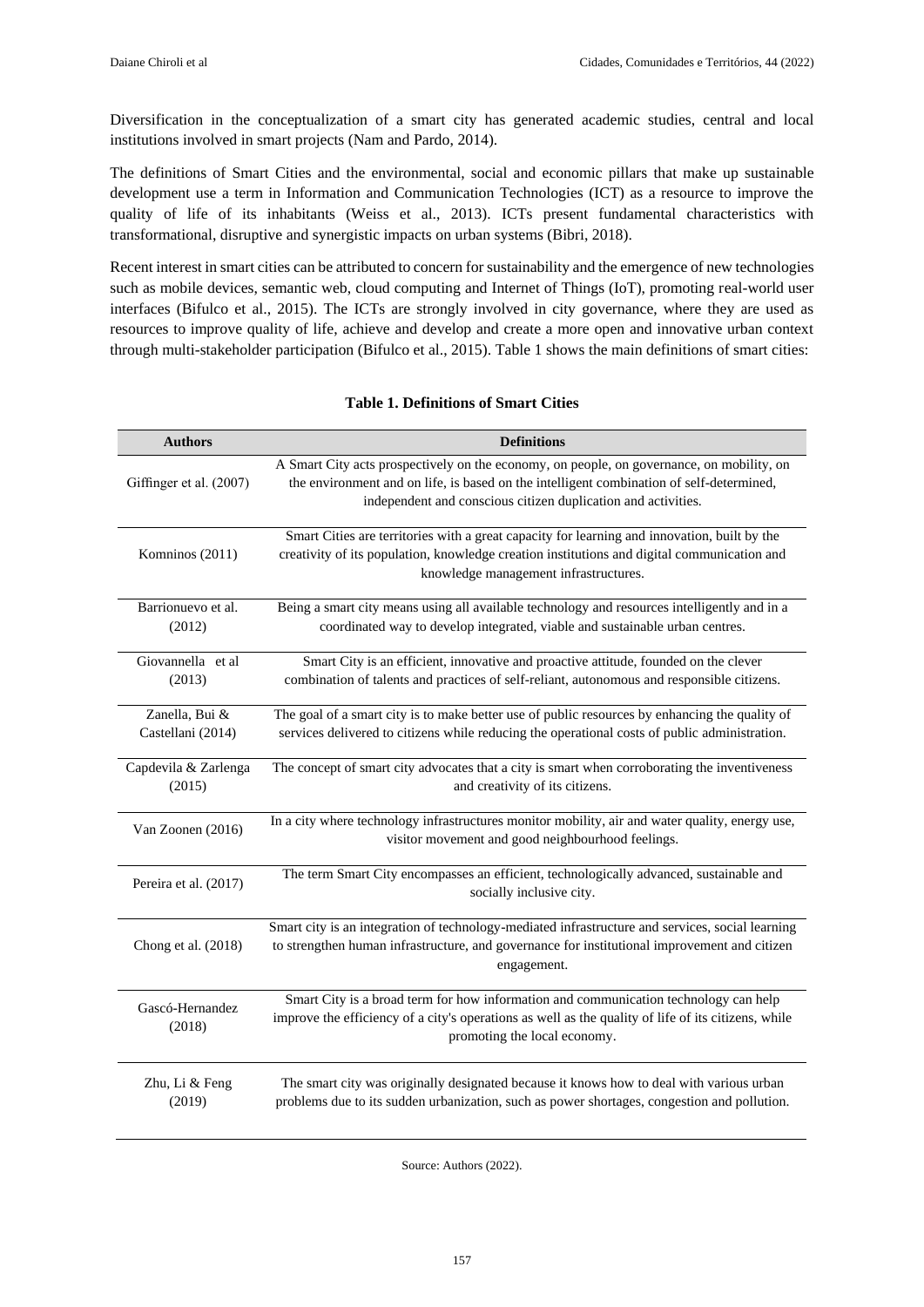The components of a smart city according to Nam and Pardo (2014) can be classified into three groups: human, institutional and technological factors. Being the technological factors composed by the physical infrastructures, intelligent technologies, and digital channels. Institutional factors are politics, government management and regulations; and the human factors are social capital and human infrastructure.

Thus, it is remarkable that researchers demonstrate similar concerns regarding the efficiency of the governance of smart cities around the world, making it clear the need to build references that guide actions focused on the effectiveness of these structures. The highlights in these approaches to the definitions by the authors cited are natural resources, technology, and people, however, the common term among all definitions is the use of ICT as a resource to improve the quality of life of its citizens.

The development of concepts included many aspects of urban development from citizen, government, mobility, and sustainability. That way, the city performance in each of these areas can be evaluated as a strong or weak point of its competitiveness among different urban regions, with the attracting businesses experience, know-how citizens, which contribute to the scenario of a city. The results in Table 1 provide an insight into the relationships between the levels of smart performance city and contribute to the model applied in this work.

## **Methodology**

Information collection was carried out by researching the main indicators on cities and the elaboration of a questionnaire containing the criteria and sub-criteria according to the concepts presented in the introduction chapter. The application was performed considering 10 cities in south Brazil. The decision-maker should take careful attention on how judgments are made and justified, suggesting the use of decision models to support multicriteria decision-making (MCDM) (Aragão et al., 2020; Aragão et al., 2021; Moura et al. 2020; Mello et al., 2022, Zola et al., 2020).

The questionnaire was designed to measure the level of importance of each criteria and sub-criteria divided in nine sections with 15 pairwise evaluations for the criteria and 32 pairwise evaluations for the sub-criteria. The questionnaire was answered by five researchers working on different smart city initiatives in Brazil, being a Master in Public Policy and Development; a Entrepreneur and Creator of the Business Internationalization Forum; a Publicist and Master in Communication; a Consultant and speaker on Smart cities and women's participation in technology and a PhD in Production Engineering and researcher in the smart city area. It is important to highlight that in the analysis of the criteria it is crucial to have real decision-makers and that the group of evaluators should have two or more participants (Pomerol & Barba-Romero, 2012).

In order to measure the importance of criteria and sub-criteria, the AHP multi-criteria method was used (Shimizu, 2006), which is a compensatory method that supports decisions involving multiple criteria. Through the AHP, it was possible to attribute the relevance of the criteria and sub-criteria according to the context and for the ranking of the alternatives (10 cities). However, two of the AHP method's merits consist that, within certain limits, the method can detect and handle the inconsistency of human decision-makers (Saaty & Vargas, 1984, Saaty, 1987, Harker & Vargas, 1987), and the method accepts a hierarchy of criteria, unlike some methods which require global comparisons of the alternatives (Vargas, 1990).

The MABAC (Multi-Attributive Border Approximation Area Comparison) method was used because the problem has a compensatory and comparative character, seeking maximum performances and refutes the minimum ones. The items developed in the proposed MCDA methodology are presented in Figure 1.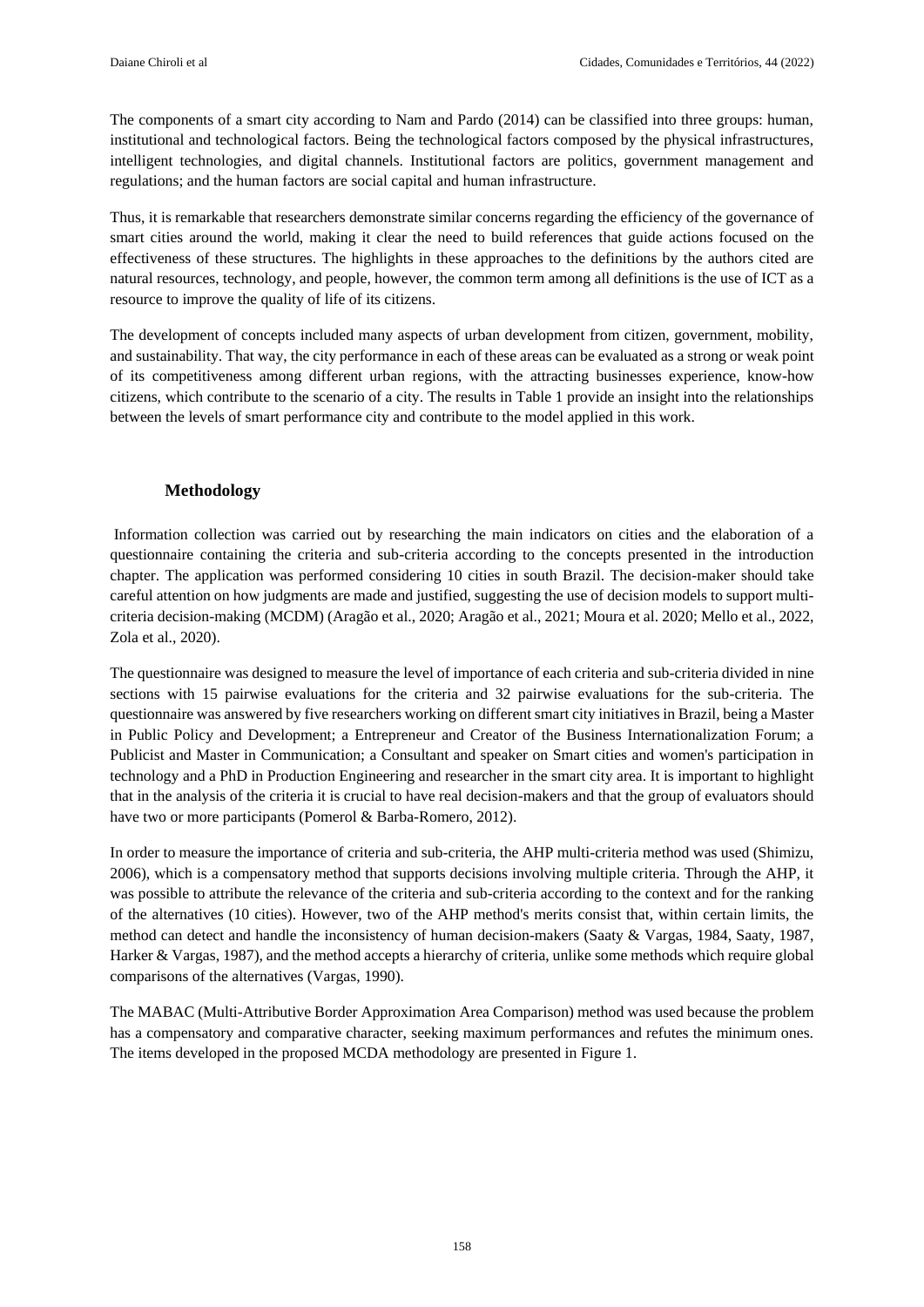

#### **Figure 1. Proposed MCDA Methodology to Assessment of Smart Cities**

Source: Authors (2022).

To define the criteria (Smart Economy, Smart Citizen, Smart Government, Smart Mobility, Smart Environment and Smart Life), the European Smart Cities 4.0 (2015) model was used. From the criteria established by the European model related to the themes of the indicators of the ISO 37120: 2017 and thus can be adapted to these sub-criteria that represent the reality of the cities analysed. The summary of the criteria considered is presented in Table 2.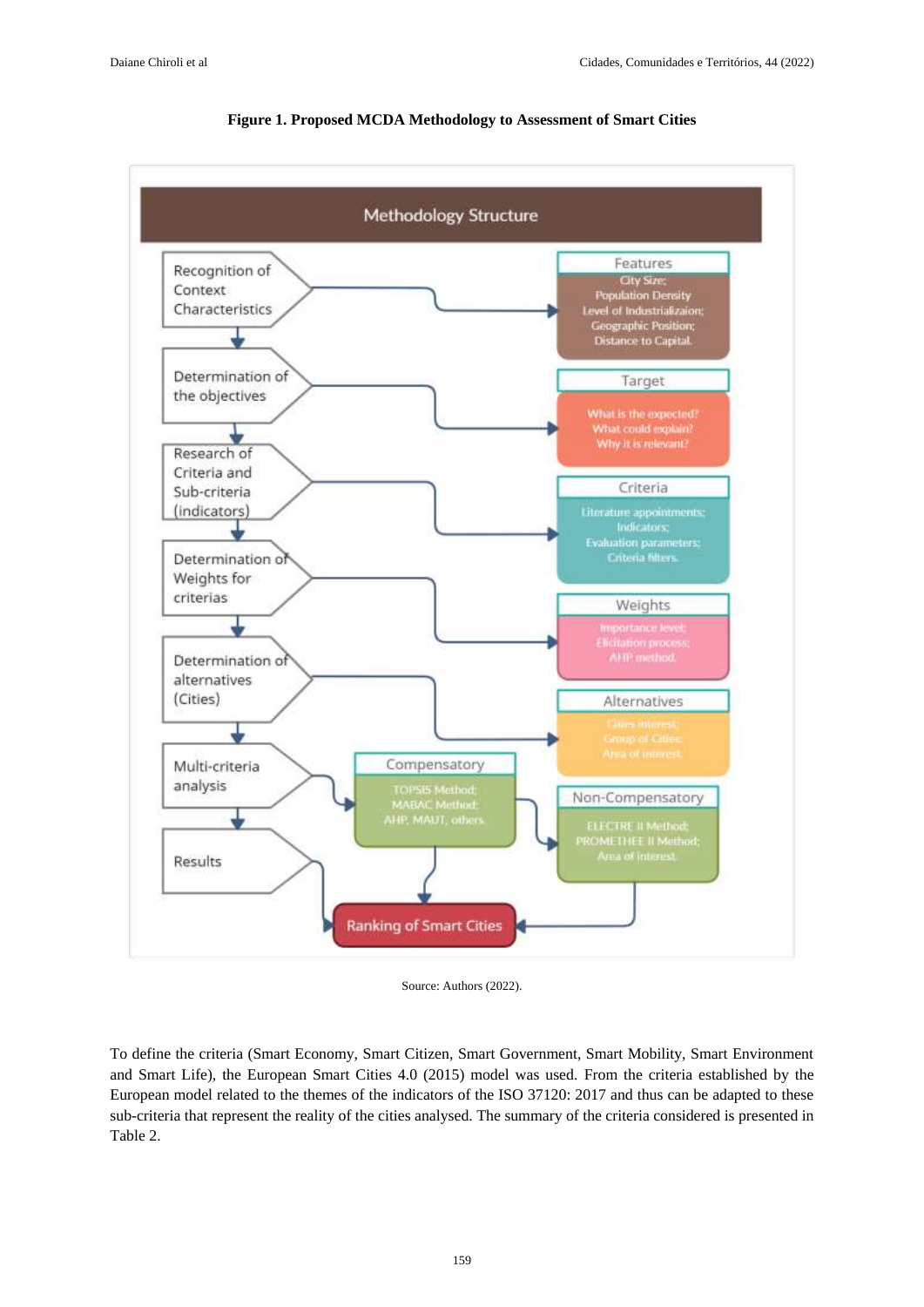|                             |                                                                                            | Entrepreneurship                                     |  |  |  |  |  |  |  |  |  |  |  |  |
|-----------------------------|--------------------------------------------------------------------------------------------|------------------------------------------------------|--|--|--|--|--|--|--|--|--|--|--|--|
|                             |                                                                                            | Productivity                                         |  |  |  |  |  |  |  |  |  |  |  |  |
| <b>Smart Economy</b>        | Economy                                                                                    | Innovative Spirit                                    |  |  |  |  |  |  |  |  |  |  |  |  |
|                             |                                                                                            | Labour market                                        |  |  |  |  |  |  |  |  |  |  |  |  |
|                             |                                                                                            | <b>Oualification Level</b>                           |  |  |  |  |  |  |  |  |  |  |  |  |
| Smart Citizen               | Education                                                                                  | Participation in Public Life                         |  |  |  |  |  |  |  |  |  |  |  |  |
|                             | Participation in Public Life                                                               | Diversity                                            |  |  |  |  |  |  |  |  |  |  |  |  |
| Smart                       | Public and Social Services                                                                 | <b>Social Public Services</b>                        |  |  |  |  |  |  |  |  |  |  |  |  |
| Government                  | Governance                                                                                 | Government Transparency                              |  |  |  |  |  |  |  |  |  |  |  |  |
|                             |                                                                                            | Sustainability,<br>Safety<br>Innovation<br>and<br>in |  |  |  |  |  |  |  |  |  |  |  |  |
| <b>Smart</b>                |                                                                                            | Transportation                                       |  |  |  |  |  |  |  |  |  |  |  |  |
| Mobility                    |                                                                                            | ICT Infrastructure Availability                      |  |  |  |  |  |  |  |  |  |  |  |  |
|                             |                                                                                            | Accessibility                                        |  |  |  |  |  |  |  |  |  |  |  |  |
|                             |                                                                                            | <b>Environmental Protection</b>                      |  |  |  |  |  |  |  |  |  |  |  |  |
|                             |                                                                                            | Attractiveness of Natural Conditions                 |  |  |  |  |  |  |  |  |  |  |  |  |
|                             |                                                                                            | Natural Resource Management                          |  |  |  |  |  |  |  |  |  |  |  |  |
|                             |                                                                                            | Health conditions                                    |  |  |  |  |  |  |  |  |  |  |  |  |
|                             | Health                                                                                     | Public security                                      |  |  |  |  |  |  |  |  |  |  |  |  |
| <b>Smart</b>                |                                                                                            | <b>Housing Quality</b>                               |  |  |  |  |  |  |  |  |  |  |  |  |
| Life                        |                                                                                            | Social cohesion                                      |  |  |  |  |  |  |  |  |  |  |  |  |
|                             | People                                                                                     | <b>Cultural Facilities</b>                           |  |  |  |  |  |  |  |  |  |  |  |  |
|                             |                                                                                            | <b>Tourist Attractions</b>                           |  |  |  |  |  |  |  |  |  |  |  |  |
| <b>Smart</b><br>Environment | Innovation<br>Environment<br>Water and Energy<br>Public security<br><b>Housing Quality</b> |                                                      |  |  |  |  |  |  |  |  |  |  |  |  |

#### **Table 2. List of ISO 37120:2014 Criteria and Themes**

Source: Adapted from ABNT NBR ISO 37120: 2014.

The Intelligent Economy dimension encompasses productivity, entrepreneurship, innovation and the labour market. The Intelligent Citizen dimension is related to the level of qualification offered to the citizen and the quality of this qualification, as well as citizen participation in the public life of municipalities. The Intelligent Government dimension is linked to the efficiency of the public services provided, along with transparency channels of the municipality's actions. The Intelligent Mobility dimension relates to the theme of mobility innovation, which can be measured by innovative transport initiatives, transport safety, the use of clean vehicle options and by the level of access of the population to the internet. The Intelligent Environment dimension relates to themes of environment water and energy, in order to promote environmental protection, and sustainable management of natural resources. The Intelligent Life dimension encompasses the management of health, public safety, housing conditions and the quality of life of citizens.

To establish the alternatives evaluated in the application of this methodology, we used the ten cities in southern Brazil. From the definition of these alternatives, the evaluation process was the individual survey of the indicators against the criteria and sub-criteria. This method also considered all the individual and opinions of each decisionmaker in the calculations and obtaining the criteria weights.

To assess the difference in conditions between the cities evaluated, 40 indicators were defined. The standard ABNT NBR ISO 37120:2017 "Sustainable development in communities - indicators for urban service and quality of life" was used. Table 3 shows the indicators used and the source of information for each indicator.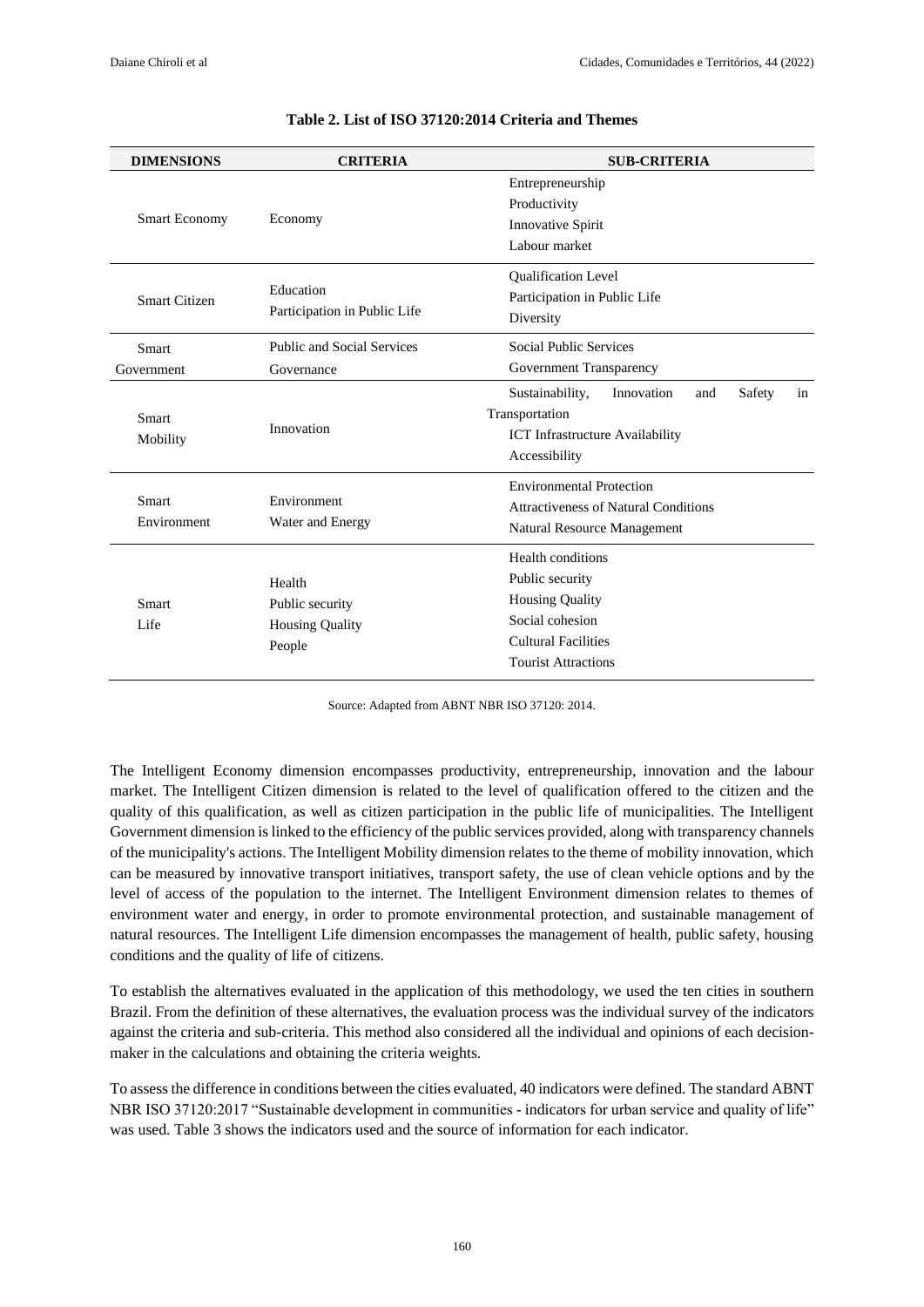| <b>INDICATORS</b>                                                              | <b>FORMULATION</b>                                                            | (Measure unit)            | <b>SOURCE</b>                                          |
|--------------------------------------------------------------------------------|-------------------------------------------------------------------------------|---------------------------|--------------------------------------------------------|
| GDP per capita                                                                 | (Gross Domestic Product)/(Total population)                                   | $(\$)$<br>monetary value  | <b>IBGE</b> (2010)                                     |
| Companies per<br>100 thousand<br>inhabitants                                   | (Number of Companies )/(Population/100,000)                                   | Number                    | IBGE (2010); Couto<br>(2018)                           |
| GDP per active<br>worker                                                       | (Gross Domestic Product)/(Active Workers)                                     | $($ \$)<br>monetary value | IBGE (2010); Silva<br>(2017)                           |
| Municipal<br>Expenditure per<br>capita on Science<br>and Technology            | (Science and Technology Expenses)/(Total population)                          | $($ \$)<br>monetary value | <b>IPARDES</b> (2016);<br>IBGE (2010); Silva<br>(2017) |
| Unemployment<br>rate                                                           | <b>DATASUS</b>                                                                | Index                     | DATASUS; Couto<br>(2018)                               |
| Enrolled<br>Percentage of<br>School Age<br>Population                          | Parana Institute of Development<br><b>Economic and Social</b>                 | $(\%)$                    | <b>IPARDES</b> (2016);<br><b>Couto (2018)</b>          |
| People with<br>complete higher<br>education per 100<br>thousand<br>inhabitants | (Number of People with Higher<br>Education)/(Population/100,000)              | Number                    | IBGE (2010); Couto<br>(2018)                           |
| Number of Higher<br>Education<br><b>Institutions</b>                           | Parana Institute of Development<br><b>Economic and Social</b>                 | Number                    | IPARDES (2016)                                         |
| Voter Percentage                                                               | <b>Regional Electoral Court</b>                                               | (% )                      | TRE (2016); Silva<br>(2017)                            |
| Percentage of<br>Women<br>Councillors                                          | (Number of Women Elected)/(Number of vacancies in<br>Municipal Council) * 100 | (% )                      | TRE (2016); Silva<br>(2017)                            |
| Municipal<br>Expenditure on<br>Urbanism per<br>capita                          | (Urbanism Expenses)/(Total population)                                        | $(\$)$<br>monetary value  | <b>IPARDES</b> (2016);                                 |
| Percentage of<br>Children Enrolled<br>in Day Care                              | (Number of Children Enrolled)/(Number of Nursery<br>Spaces)* 100              | $(\%)$                    | IBGE (2010); Silva<br>(2017)                           |
| Government<br>Transparency<br>Scale                                            | Federal Comptroller General                                                   | Score                     | <b>CGU</b>                                             |

## **Table 3. Indicators (sub-criteria)**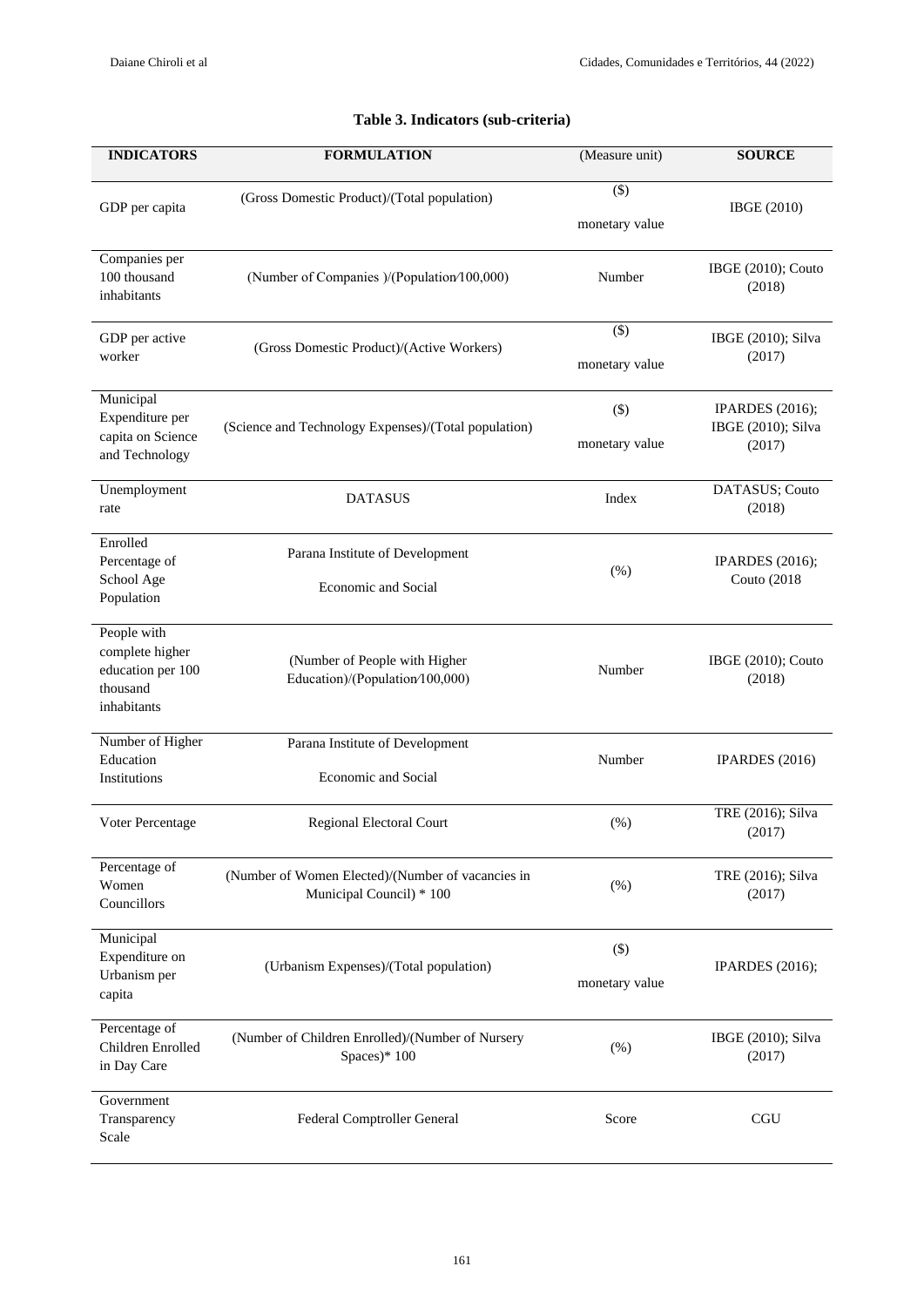| Firjan Municipal<br>Development<br>Index                              | <b>FIRJAN</b>                                                               | Index             | <b>FIRJAN</b>                                          |
|-----------------------------------------------------------------------|-----------------------------------------------------------------------------|-------------------|--------------------------------------------------------|
| Miles of Bike Path<br>per 100 thousand<br>Inhabitants                 | ((Miles of Bike Path)/(Population)/100,000                                  | Miles             | Town hall                                              |
| Cars per capita                                                       | Number of car                                                               | Number            | IBGE (2010);                                           |
|                                                                       | <b>Total Population</b>                                                     |                   | <b>DATASUS</b>                                         |
| <b>Transport Deaths</b><br>per 100 thousand<br>Inhabitants            | ((Total Transport Deaths)/Population)/100,000                               | Number            | IBGE (2010);<br>DATASUS; Couto<br>(2018)               |
| Computers per<br>households                                           | (Number of Homes with Computers)/(TotalNumber of<br>Households)             | Number            | <b>IPARDES</b> (2016);<br>Silva (2017)                 |
| Internet<br>Computers per<br>households                               | (Number of households with internet access)/(Total<br>Number of Households) | Number            | <b>IPARDES</b> (2016);<br>Silva (2017)                 |
| Public Transport<br>per 100 thousand<br>Inhabitants                   | ((Number users)/Population)/100,000                                         | Number            | <b>IPARDES</b> (2016);<br>Silva (2017)                 |
| Household Waste<br>Collection<br>Percentage                           | (Number of people with waste collection)/(Total<br>Population) * 100        | (% )              | IBGE (2010);<br><b>DATASUS</b>                         |
| Recycled<br>Materials<br>Recovery<br>Percentage                       | (Total Recycled Waste (ton))/(Total Waste Produced<br>$(ton)) * 100$        | $(\%)$            | IBGE (2010);<br><b>DATASUS</b>                         |
| Drinking Water<br>Population                                          | (Number of People with Drinking Water)/(Total<br>Population) * 100          | (% )              | <b>Sustainable Cities</b><br>Program; Couto<br>(2018)  |
| Percentage of<br><b>Sewage Treatment</b><br>per capita                | (Number of People with Sewage Treatment)/(Total<br>Population) * 100        | $(\% )$           | DATASUS; Couto<br>(2018)                               |
| Water<br>consumption per<br>capita (litres/day)                       | (Total water consumption (l/day))/(Total Population)                        | litres/inhab./day | IBGE (2010);<br>DATASUS; Silva<br>(2017)               |
| <b>Water Loss</b><br>Percentage                                       | (Vol. Water Provided - Vol. Used)/(Total Vol.<br>Distributed Water) * 100   | $(\%)$            | IBGE (2010);<br>DATASUS; Couto<br>(2018)               |
| Residential<br><b>Electric Energy</b><br>Use per capita<br>(kWh/year) |                                                                             | kWh/inhab./year   | <b>IPARDES</b> (2016);<br>Couto (2018)                 |
| <b>Electricity Supply</b><br>Regularity                               | (People with Regular Electricity)/(Total Population)<br>$*100$              | $(\%)$            | <b>IPARDES</b> (2016);<br>IBGE (2010); Couto<br>(2018) |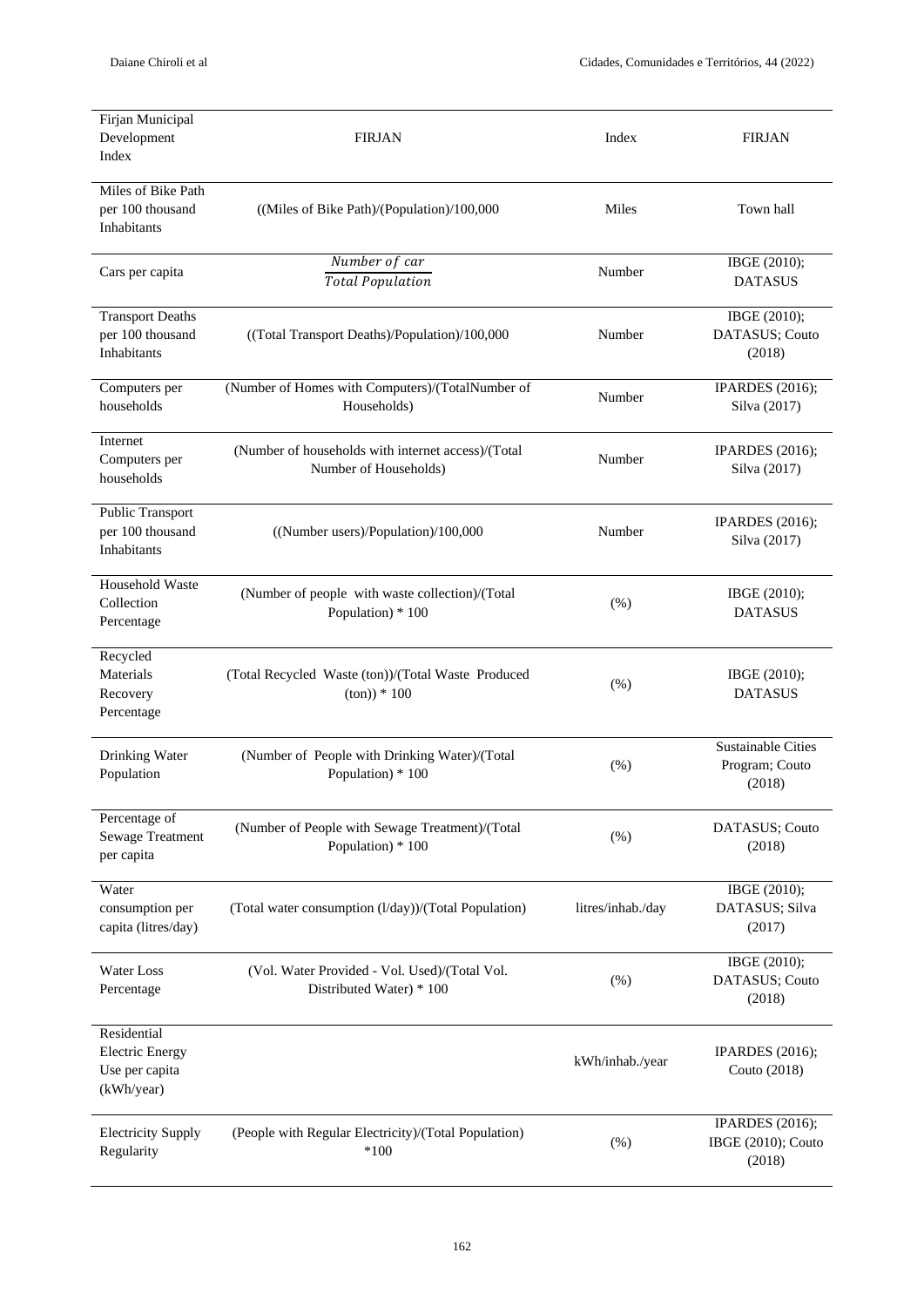| <b>Annual Average</b><br><b>Solar Energy</b>                        | (∑Monthly Average Solar Incidence)/12                            | Average                   | Atlas Solar do<br>Paraná; Silva (2017)                   |
|---------------------------------------------------------------------|------------------------------------------------------------------|---------------------------|----------------------------------------------------------|
| Average Life<br>Expectancy at<br><b>Birth</b>                       | Parana Institute of Development<br><b>Economic and Social</b>    | Average                   | <b>IPARDES</b> (2016);<br>Silva (2017)                   |
| Hospital Beds per<br>100 thousand<br>Inhabitants                    | ((Total hospital beds)/Population)/100,000                       | Number                    | IPARDES $(2016)$                                         |
| <b>Infant Mortality</b><br>Index                                    | Parana Institute of Development<br>Economic and Social           | Index                     | <b>IPARDES</b> (2016);<br>IBGE (2010); Couto<br>(2018)   |
| Municipal<br>Expenditure on<br><b>Public Security</b><br>per capita | (Municipal Expenses with Public Safety)/(Total<br>Population)    | $($ \$)<br>monetary value | <b>IPARDES</b> (2016);<br><b>Urban Systems</b><br>(2018) |
| Number of<br>homicides per 100<br>thousand<br>inhabitants           | ((Number of Homicides)/Population)/100,000                       | Number                    | IBGE (2010);<br><b>DATASUS</b>                           |
| Percentage of<br>Population Living<br>in Subnormal<br>Agglomerates  | (Number of Subnormal Clusters)/(População Total) *<br>100        | (% )                      | IBGE (2010); Couto<br>(2018)                             |
| Demographic<br>density                                              | Institute of Geography and Statistics                            | Index                     | IBGE (2010); Silva<br>(2017)                             |
| Poverty rate                                                        | (Number of People Living in Poverty)/(Total<br>Population) * 100 | Index                     | MPPR; Silva (2017)                                       |
| <b>Cultural Facilities</b>                                          | Parana Institute of Development<br>Economic and Social           | Number                    | <b>IPARDES</b> (2016);<br>Silva (2017)                   |
| Number of<br>Tourism Agencies                                       | Parana Institute of Development<br><b>Economic and Social</b>    | Number                    | IPARDES (2016)                                           |
| Number of Tour<br>Guides                                            | Parana Institute of Development<br><b>Economic and Social</b>    | Number                    | IPARDES (2016)                                           |

Source: Authors (2022).

The Population Census (2010) was adopted as source of data for the cities, as well as the database of municipalities, municipal reports (IPARDES), Regional Electoral Court, DATASUS, Atlas of Violence, among others. In case of information existing only in different dates of the reference year, the composition of the indicators was based on the closest year to 2010. The weights for criteria and sub-criteria make possible to express the degree of importance of each pre-established criterion. To define the criteria and sub-criteria weights, a questionnaire with an importance scale of 1 to 5 was used, as shown in Table 4.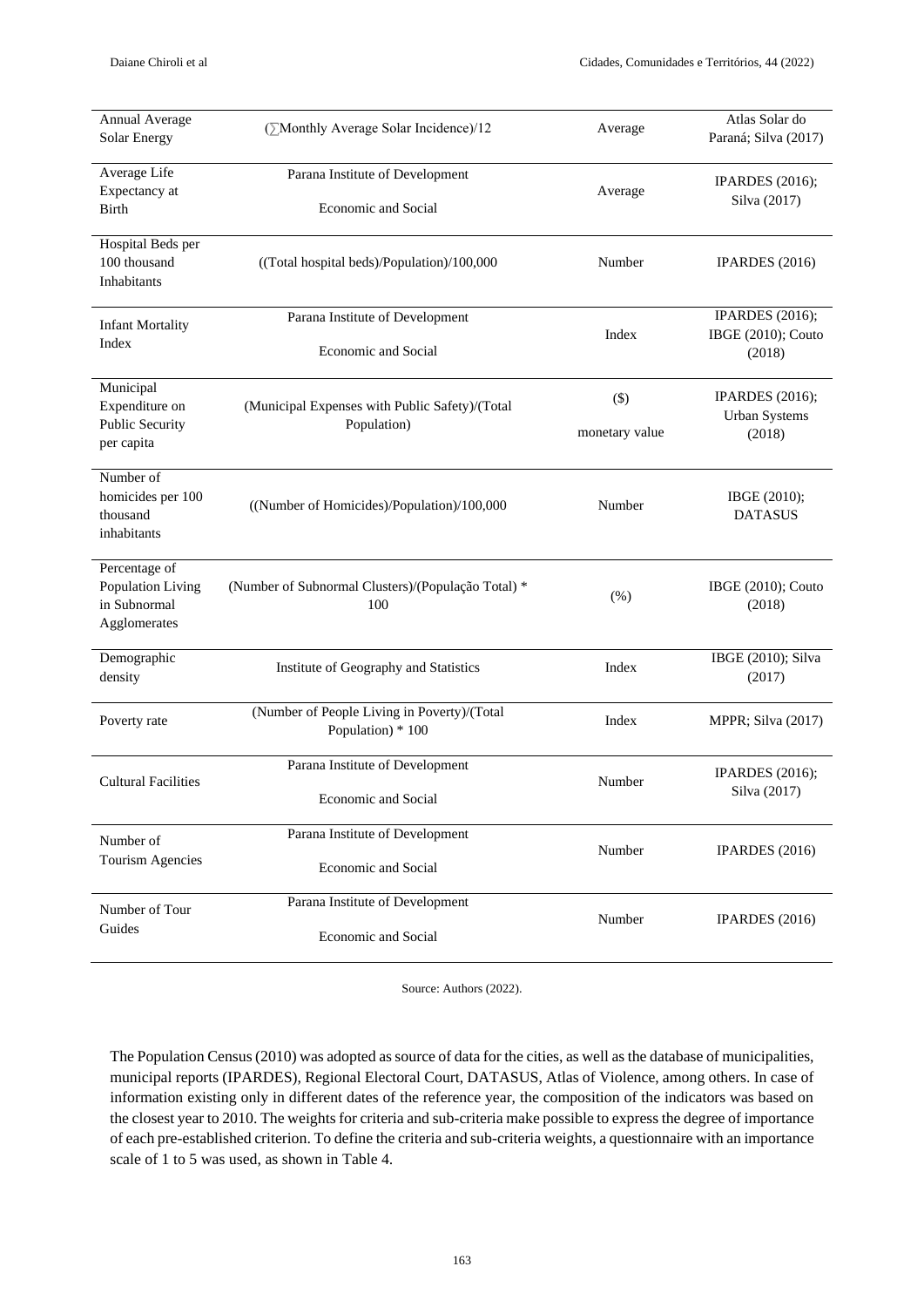| <b>Score</b>   | <b>Importance Level</b>        | <b>Description</b>                                                           |
|----------------|--------------------------------|------------------------------------------------------------------------------|
| 1/5            | <b>Extreme Less-Importance</b> | The first criterion is Extremely less important than the second criterion    |
| 1/4            | <b>Strong Less-Importance</b>  | The first criterion is Strongly less important than the second criterion     |
| 1/3            | Medium Less-Importance         | The first criterion is Medially less important than the second criterion     |
| 1/2            | Small Less-Importance          | The first criterion is a little bit less important than the second criterion |
|                | Same Importance                | The two criteria have the same level of importance                           |
| 2              | Small Importance               | The first criterion is a little bit more important than the second criterion |
| 3              | Medium Importance              | The first criterion is Medially more important than the second criterion     |
| $\overline{4}$ | <b>Strong Importance</b>       | The first criterion is Strongly more important than the second criterion     |
| 5              | Extreme Importance             | The first criterion is Extremely more important than the second criterion    |

#### **Table 4. Rating Scale**

Source: Authors (2022).

From the questionnaire answers, the AHP method was applied. Figure 2 demonstrates the steps of the AHP method. This method was applied based on the collected data, organized in spreadsheets. After determining the weights for each criterion, the next step was to rank the alternatives, meeting the necessary conditions of the context studied in the application, through the MABAC method, as shown in Figure 3.

The MABAC method is a compensatory multi-criteria method that considerers in the normalization process the distance of borders for ideal and anti-ideal values for criteria. To construct the MABAC decision matrix, cities were considered as alternatives, represented by variable m and the criteria were parameters n.



**Figure 2. Steps for weight definition – AHP method**

Source: Authors (2022).

The alternatives are demonstrated in the form  $A_i=(x_i, x_i, x_i, x_i)$  where,  $x_i$  is the value of indicators i according to the criteria j  $(I = 1,2,...,m; j = 1,2,...,N)$  thus the following matrix was obtained, as illustrated: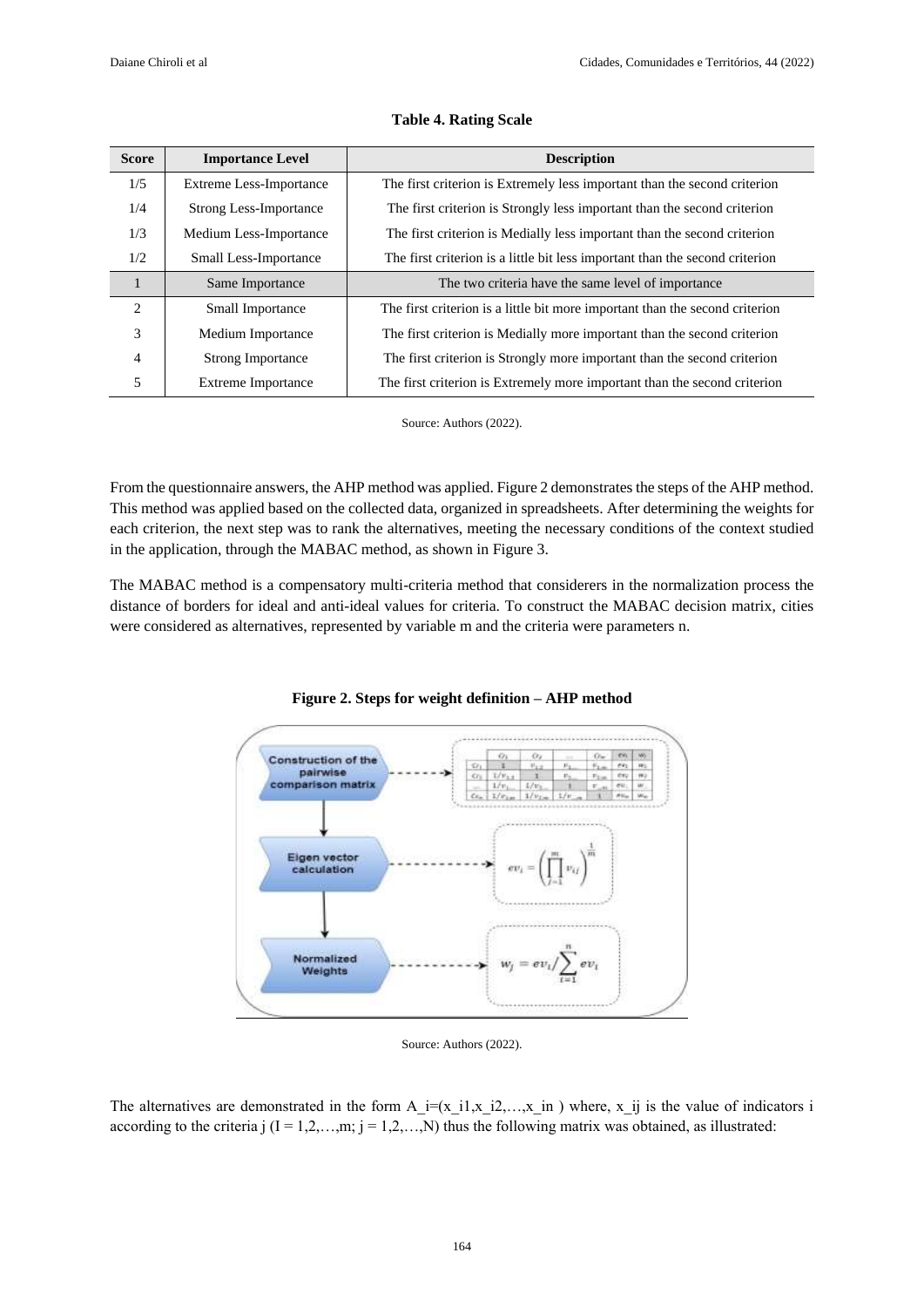The decision matrix was implemented, and then the MABAC method steps were applied as shown in Figure 3, obtaining the smart cities ranking.

Finally, a sensitivity analysis was performed, which aims to verify the robustness of the results found and to verify the effects of the criteria weights and the stability of the alternatives in the ranking, i.e., according to Store & Kangas (2001) the Sensitivity analysis allows an evaluation of the influence of different criteria and weights on the distribution pattern.

For this purpose, each criterion was analysed considering a liner variation in the weights, where the weight of the most relevant sub-criterion within each criterion was changed in an increment of 10%, the weights of the other sub-criteria were recalculated by the proportion of the weights. Weights were reinserted in the MABAC method to obtain new rankings, as shown in Figure 4.



**Figure 3. Steps for ranking definition - MABAC method**

Source: Authors (2022).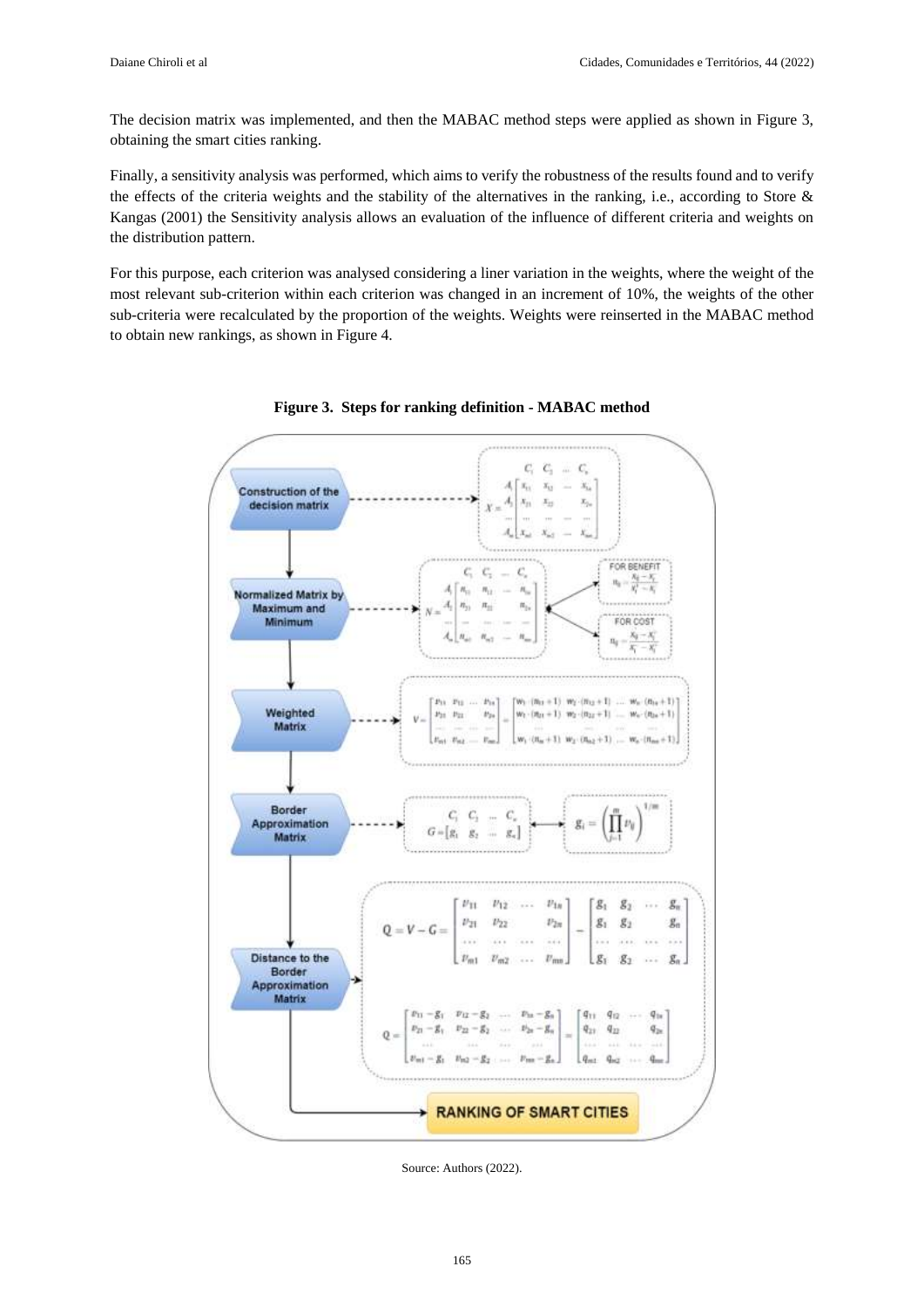#### **Figure 4. Steps for Sensitivity Analysis**



Source: Authors (2022).

For a better understanding the steps performed are described below. Step 1: In this step the criterion  $(C_n)$  is defined and will vary in its weight, i.e., receive new values  $(W_{n\alpha})$ . Step 2: In this step, the proportional weights  $(W_{n\beta})$  for the other criteria are calculated except for criterion n chosen, through the equation (1):

For a better understanding the steps performed are described below. Step 1: In this step the criterion  $(C_n)$  is defined and will vary in its weight, i.e., receive new values ( $W_{na}$ ). Step 2: In this step, the proportional weights ( $W_{na}$ ) for the other criteria are calculated except for criterion  $n$  chosen, through the equation  $(1)$ :

$$
W_{n\beta} = (1 - W_{n\alpha}) \cdot \left(\frac{\beta}{(1 - W_n)}\right) \tag{1}
$$

Where  $W_n$  is the initial weight of criterion n and  $W_\beta$  is the calculated weight for the chosen criterion. Step 3: In this step the new weights were applied in the MABAC method giving rise to new rankings.

### **Application of the methodology**

From the questionnaire, it was possible to obtain the average decision matrix for the criteria, thus the determination of the weights, and the main vector for the criteria from the normalized by the geometric mean of the answers. After defining the weights of each sub-criterion by the AHP method, it was necessary to normalize them for the application of the MABAC method, as shown in Table 5 below: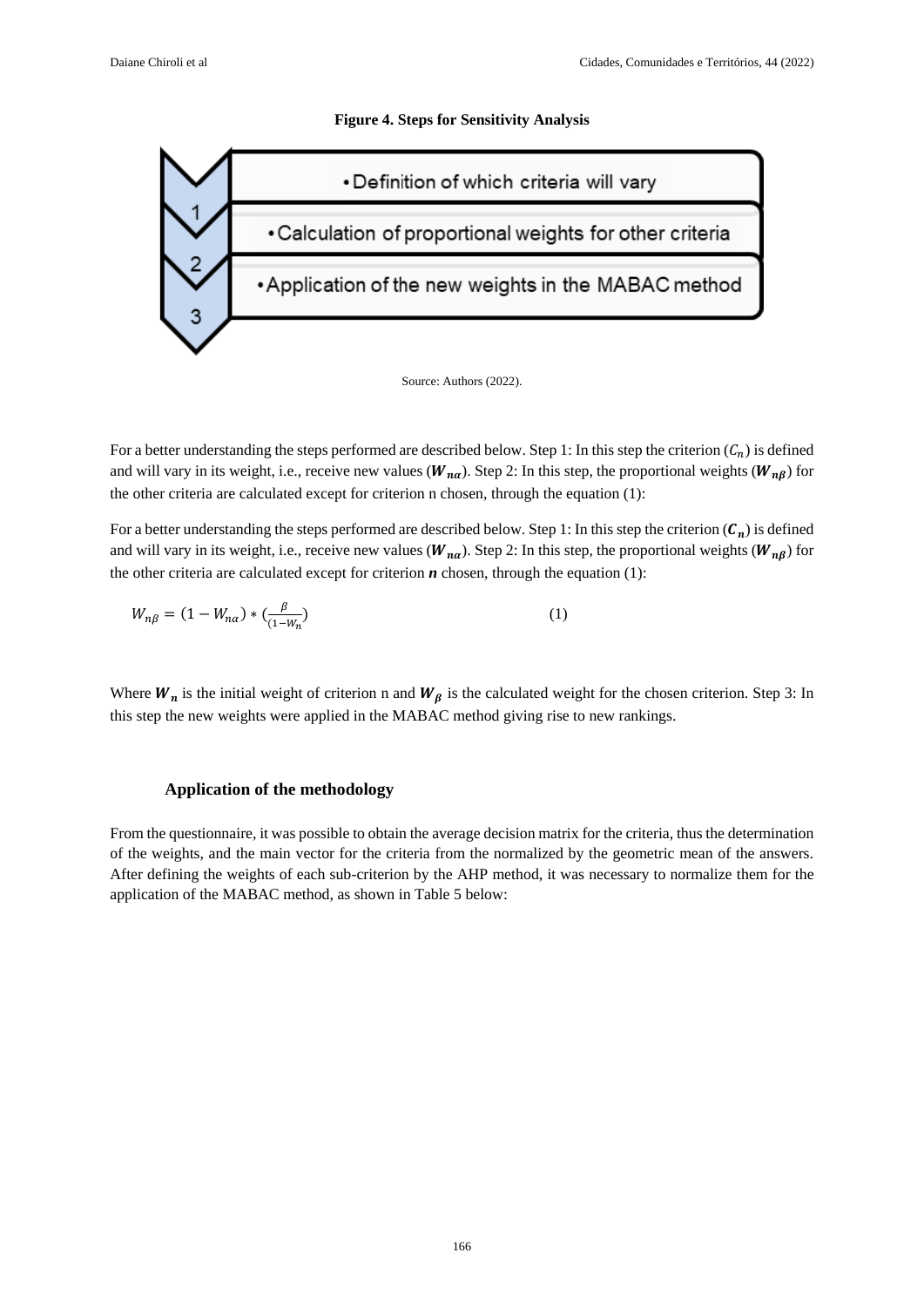| <b>Criteria</b>             | Sub-criteria                                            | Weights | <b>Normalized</b><br>Weights | <b>Weights global</b><br>criteria |
|-----------------------------|---------------------------------------------------------|---------|------------------------------|-----------------------------------|
|                             | Entrepreneurship                                        | 23.72%  | 3.95%                        |                                   |
| Smart                       | Productivity                                            | 25.32%  | 4.22%                        |                                   |
| Economy                     | Innovative Spirit                                       | 27.80%  | 4.63%                        | 16.67%                            |
|                             | Labour market                                           | 23.16%  | 3.86%                        |                                   |
|                             | Qualification Level                                     | 32.97%  | 5.50%                        |                                   |
| Smart<br>Citizen            | Participation in Public Life                            | 39.50%  | 6.58%                        | 16,67%                            |
|                             | Diversity                                               | 27.53%  | 4.59%                        |                                   |
| Smart                       | Social Public Services                                  | 42.02%  | 7.00%                        | 16.67%                            |
| Government                  | Government Transparency                                 | 57.98%  | 9.66%                        |                                   |
|                             | Sustainability, Innovation and Safety in Transportation | 39.44%  | 6.57%                        |                                   |
| Smart<br>Mobility           | ICT Infrastructure Availability                         | 26.07%  | 4.35%                        | 16.67%                            |
|                             | Accessibility                                           | 34.49%  | 5.75%                        |                                   |
|                             | <b>Environmental Protection</b>                         | 27.62%  | 4.60%                        |                                   |
|                             | Natural Resource Management                             | 34.02%  | 5.67%                        |                                   |
| <b>Smart</b><br>Environment | <b>Attractiveness of Natural Conditions</b>             | 38.36%  | 6.39%                        | 16.66%                            |
|                             | Social cohesion                                         | 22.99%  | 3.83%                        |                                   |
|                             | Public security                                         | 14.52%  | 2.42%                        |                                   |
| Smart                       | <b>Cultural Facilities</b>                              | 14.91%  | 2.49%                        |                                   |
| Life                        | <b>Tourist Attractions</b>                              | 17.06%  | 2.85%                        | 16.66%                            |
|                             | Health conditions                                       | 15.57%  | 2.60%                        |                                   |
|                             | <b>Housing Quality</b>                                  | 14.95%  | 2.49%                        |                                   |
|                             | <b>SUM</b>                                              |         | 100%                         |                                   |

#### **Table 5. Weight normalization - AHP method**

Source: Authors (2022).

For the determination of the initial matrix, Table 6, the normalization by the maximum and minimum function was performed, where the higher value of the criterion is preferable for the indicators classified as benefit and the lowest value for the indicators classified as cost. Each indicator normalized by the maximum and minimum function was multiplied by the weight of its respective sub-criterion thus obtaining the weighted matrix. The determination of the boundary approximation area matrix was calculated by means of the geometric mean. Thus, the initial matrix was determined and the normalization by the maximum and minimum function was performed, where the highest criterion value is preferable for the indicators classified as benefit and the lowest value for the indicators classified as cost.

From the determination of the initial matrix, the normalization by the maximum and minimum function was performed, where the highest criterion value is preferable for the indicators classified as benefit and the lowest value for the indicators classified as cost. Normalization by the maximum and minimum function allowed the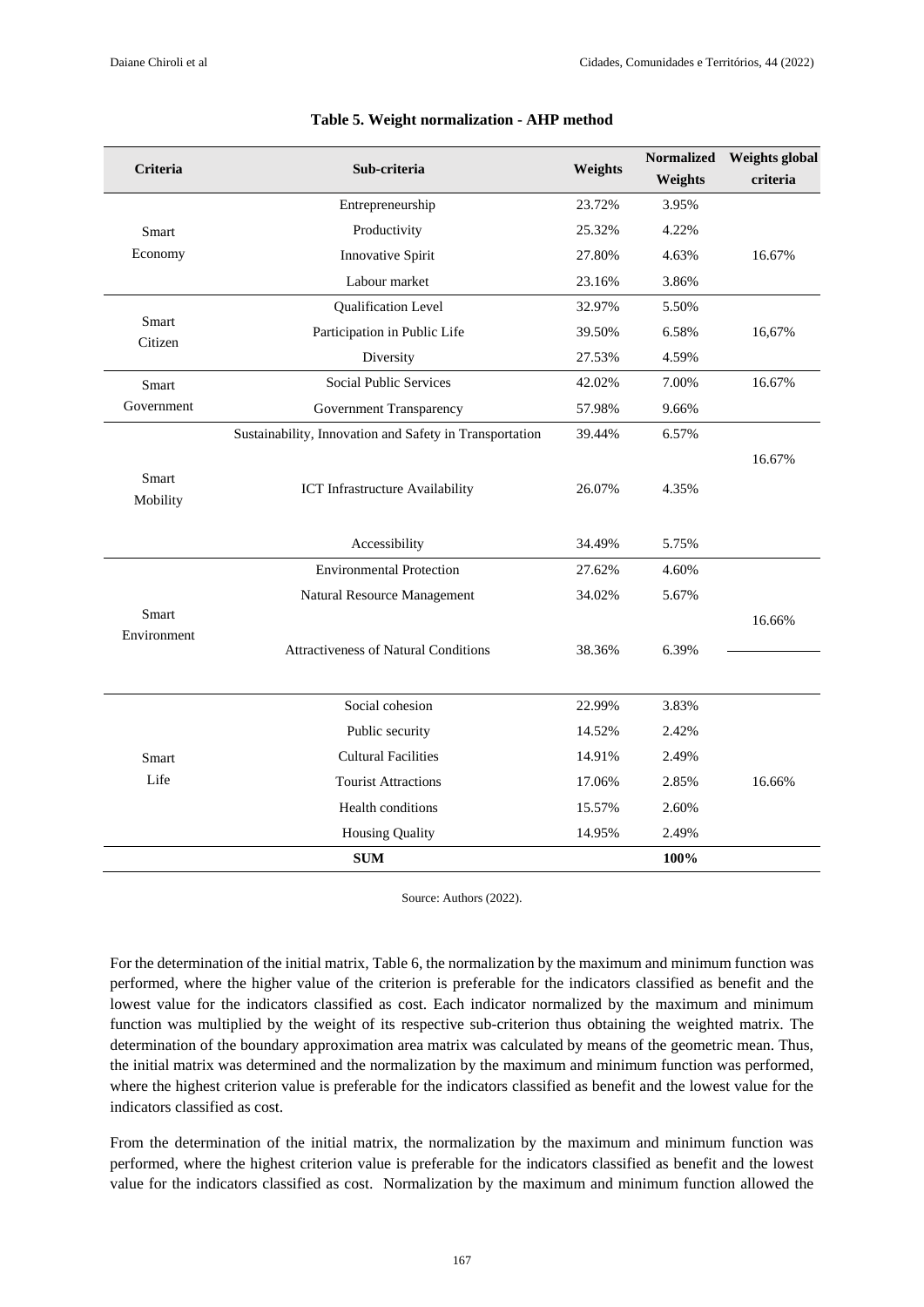identification of the preferable value for each sub-criterion according to the classification. Each indicator normalized by the maximum and minimum function was multiplied by the weight of its respective sub-criterion thus obtaining the weighted matrix. The determination of the boundary approach area matrix was calculated using the geometric mean, where the selection of the indicator value is made from the offered alternatives. To determine the matrix (Q), Tables 6 and 7, we calculated the distance from the value of each alternative to the value of the boundary approximation area of each indicator.

| <b>DIMEN</b><br><b>SIONS</b>  |                                   |                                                                                  | <b>Economy</b>                    |                                                               |                              |                            |                                                                       | <b>Citizen</b>                      |                                 |                                     |                                |                              | Government                    |                                    | <b>Mobility</b>                       |                                                                                 |                                   |                                                      |                                   |                                                  |  |  |
|-------------------------------|-----------------------------------|----------------------------------------------------------------------------------|-----------------------------------|---------------------------------------------------------------|------------------------------|----------------------------|-----------------------------------------------------------------------|-------------------------------------|---------------------------------|-------------------------------------|--------------------------------|------------------------------|-------------------------------|------------------------------------|---------------------------------------|---------------------------------------------------------------------------------|-----------------------------------|------------------------------------------------------|-----------------------------------|--------------------------------------------------|--|--|
| Norm-<br>Weights              | 3.95 %                            | 4.22 %                                                                           |                                   | 4.63<br>$\%$                                                  | 3.86<br>$\%$                 |                            | 5.50 %                                                                |                                     | 6.58<br>%                       | 4.59<br>$\%$                        | 7.00 %                         |                              |                               | 9.66%                              |                                       | 6.57%                                                                           |                                   | 4.35 %                                               |                                   | 5.75<br>%                                        |  |  |
| <b>CRITE</b><br>RIA           | Entrepre<br>neurship              | Inno<br>Lab<br>vati<br>Productivi<br>our<br>ve<br>ty<br>mar<br>Spir<br>ket<br>it |                                   | Qualification<br>Level                                        |                              |                            | Parti<br>cipati<br>on in<br>Publi<br>$\mathbf c$<br>Life              | Dive<br>rsity                       |                                 | Public<br>and<br>Social<br>Services |                                |                              |                               | Governm<br>ent<br>Transpar<br>ency |                                       | Sustainabilit<br>y, Innovation<br>and Safety in<br>Transportatio<br>$\mathbf n$ |                                   | <b>ICT</b><br>Infrastr<br>ucture<br>Availab<br>ility |                                   | Acces<br>sibilit<br>y                            |  |  |
| <b>DESCR</b><br><b>IPTION</b> | Gross Domestic Product per capita | Companies per 100 thousand inhabitants                                           | Gross Domestic Product per active | Municipal Expenditure on Science and<br>Technology per Capita | Unemployment Rate Percentage | Number of Higher Education | People with complete higher education<br>per 100 thousand inhabitants | Percentage of school age population | Voter turnout in last elections | Percentage of women councillors     | Municipal expenditure on urban | Rate of children enrolled in | Government Transparency Scale | FIRJAN Municipal Development       | Miles of cycle paths per 100 thousand | Cars per capita                                                                 | Transport Deaths per 100 thousand | Computers by home                                    | Computers with Internet Access by | Public Transport per 100 thousand<br>inhabitants |  |  |
| <b>COST</b><br>$(C)$ or       | $\bf{B}$                          | B                                                                                | B                                 | B                                                             | $\mathbf C$                  | B                          | B                                                                     | B                                   | B                               | B                                   | B                              | B                            | B                             | B                                  | B                                     | $\mathbf C$                                                                     | $\mathbf C$                       | B                                                    | B                                 | $\bf{B}$                                         |  |  |
| <b>BENEF</b><br>IT(B)         |                                   |                                                                                  |                                   |                                                               |                              |                            |                                                                       |                                     |                                 |                                     |                                |                              |                               |                                    |                                       |                                                                                 |                                   |                                                      |                                   |                                                  |  |  |
| City-<br>$\mathbf{1}$         | 47.83                             | 595<br>7.71                                                                      | 83.<br>37                         | 0.00                                                          | 4.60                         | 59                         | 1753<br>2.82                                                          | 89.<br>02                           | 79.88                           | 21.0<br>5                           | 654<br>.88                     | 28.<br>75                    | 10.<br>${\bf 00}$             | $0.8\,$<br>514                     | 11.<br>87                             | 1.<br>33                                                                        | 17.<br>31                         | $\overline{0}$ .<br>68                               | 0.5<br>9                          | 338.8<br>7                                       |  |  |
| City-<br>$\overline{2}$       | 45.15                             | 707<br>1.43                                                                      | 86.<br>43                         | 0.47                                                          | 4.33                         | 12                         | 1372<br>9.13                                                          | 90.<br>57                           | 80.39                           | 0.00                                | 230<br>.36                     | 30.<br>59                    | 9.0<br>9                      | 0.8<br>646                         | 10.<br>08                             | 1.<br>36                                                                        | 28.<br>52                         | 0.<br>65                                             | 0.5<br>5                          | 248.1<br>$\,$ 8 $\,$                             |  |  |
| City-<br>3                    | 52.28                             | 368<br>4.38                                                                      | 187<br>.69                        | 0.00                                                          | 7.05                         | 10                         | 8247<br>.66                                                           | 84.<br>67                           | 91.01                           | 20.0<br>$\Omega$                    | 128<br>.14                     | 12.<br>48                    | 4.0<br>$\mathfrak{2}$         | 0.7<br>899                         | 0.9<br>8                              | 1.<br>81                                                                        | 28.<br>46                         | 0.<br>50                                             | 0.4<br>$\overline{c}$             | 457.8<br>$\mathbf{1}$                            |  |  |
| City-<br>4                    | 36.45                             | 534<br>1.62                                                                      | 89.<br>69                         | 0.49                                                          | 4.96                         | 11                         | 1273<br>7.28                                                          | 89.<br>50                           | 85.47                           | 5.26                                | 195<br>.83                     | 16.<br>05                    | 7.2<br>$\overline{2}$         | 0.8<br>483                         | 7.5<br>$\boldsymbol{0}$               | 1.<br>57                                                                        | 30.<br>52                         | 0.<br>58                                             | 0.5<br>$\mathbf{0}$               | 368.6<br>4                                       |  |  |
| City-<br>5                    | 37.68                             | 528<br>0.77                                                                      | 92.<br>50                         | 5.18 4.68                                                     |                              | 9                          | 9938<br>.81                                                           | 90.<br>55                           | 89.54 0.00                      |                                     | .18                            | 189 15.<br>91                | 8.1<br>9                      | 0.8<br>442                         | $0.0\,$<br>$\boldsymbol{0}$           | 1.<br>62                                                                        | 38.<br>34                         | 0.<br>53                                             | 0.4<br>$\overline{2}$             | 357.6<br>9                                       |  |  |
| City-<br>6                    | 31.35                             | 501<br>6.83                                                                      | 90.<br>52                         | $0.00$ 5.62                                                   |                              | 3                          | 9135<br>.64                                                           | 88.<br>08                           | 76.80                           | 10.0<br>$\theta$                    | 323<br>.81                     | 26.<br>40                    | 7.2<br>$\mathbf{1}$           | 0.8<br>124                         | 2.9<br>7                              | 1.<br>58                                                                        | 61.<br>10                         | 0.<br>48                                             | 0.3<br>9                          | 262.3<br>8                                       |  |  |
| City-<br>7                    | 45.35                             | 527<br>7.31                                                                      | 98.<br>08                         | $0.00 \quad 4.40$                                             |                              | 3                          | 9113<br>.45                                                           | 88.<br>41                           | 90.37                           | 21.0<br>5                           | 239<br>.60                     | 25.<br>80                    | 9.3<br>$\mathbf{0}$           | 0.8<br>786                         | 38.<br>11                             | 1.<br>57                                                                        | 1.0<br>$\mathbf{0}$               | 0.<br>50                                             | 0.0<br>$\overline{4}$             | 205.0<br>$\overline{4}$                          |  |  |

## **Table 6. Matrix to the MABAC method application (1/2)**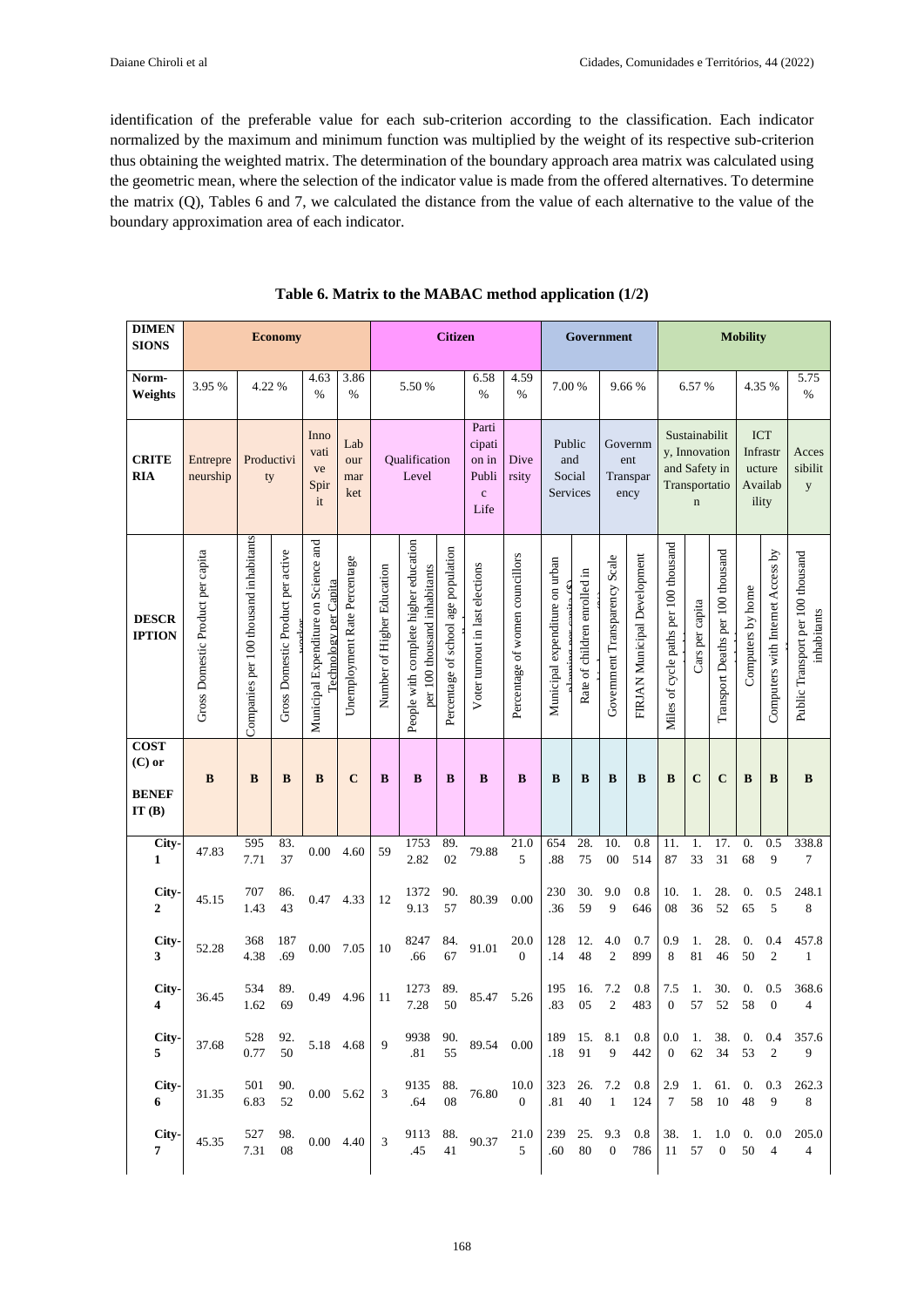|                            | <b>City-</b> 76.24 $\begin{array}{c cccccc} 383 & 197 & 0.00 & 4.54 & 2 & 6569 & 86. & 90.45 & 14.2 & 56. & 17. & 0.0 & 0.8 & 36. & 1. & 18. & 0. & 0.3 & 329.9 \\ \hline \end{array}$ |  |  |  |                                                                                                                                                                                                                                                                                        |  |  |  |  |  |                                                                                                                                                                                                                                              |
|----------------------------|----------------------------------------------------------------------------------------------------------------------------------------------------------------------------------------|--|--|--|----------------------------------------------------------------------------------------------------------------------------------------------------------------------------------------------------------------------------------------------------------------------------------------|--|--|--|--|--|----------------------------------------------------------------------------------------------------------------------------------------------------------------------------------------------------------------------------------------------|
|                            | City-<br>9 $46.04$                                                                                                                                                                     |  |  |  |                                                                                                                                                                                                                                                                                        |  |  |  |  |  | $\begin{array}{c cccccc} 596 & 104 & 27.0 & 3.01 & 3 & 1082 & 90 & 253 & 38 & 9.5 & 0.8 & 4.0 & 1 & 47 & 0 & 0.4 & 475.0 \\ 3.89 & .67 & 8 & 3.01 & 3 & 0.83 & 27 & 82.53 & 9.09 & 25 & 06 & 8 & 737 & 3 & 60 & 91 & 58 & 7 & 0 \end{array}$ |
| $City-$<br>10 <sup>°</sup> | 35.98                                                                                                                                                                                  |  |  |  | 571 95. 2.20 3.22 3 8049 88. 83.35 $\begin{array}{c cccccc} 3.30 & 2.70 & 2.20 & 3.22 \\ 3.37 & 67 & 8.335 & 8.35 \end{array}$ $\begin{array}{c cccccc} 23.0 & 276 & 20 & 7.2 & 0.8 & 4.0 & 1. & 48. & 0. & 0.3 & 310.1 \\ 0.52 & 97 & 2 & 486 & 5 & 71 & 56 & 47 & 6 & 3 \end{array}$ |  |  |  |  |  |                                                                                                                                                                                                                                              |

Source: Authors (2022).

| Table 7. Matrix to the MABAC method application (Continuation $-2/2$ ) |  |  |
|------------------------------------------------------------------------|--|--|
|------------------------------------------------------------------------|--|--|

| <b>DIMENS</b><br><b>IONS</b>                     |                                                    |                                        |                                    |                                         | <b>Environment</b>                     |                           |                                           |                                     |                                                                       | Life                  |                                                            |            |                                          |                                        |                                    |                       |                                     |                                             |                                        |                       |  |
|--------------------------------------------------|----------------------------------------------------|----------------------------------------|------------------------------------|-----------------------------------------|----------------------------------------|---------------------------|-------------------------------------------|-------------------------------------|-----------------------------------------------------------------------|-----------------------|------------------------------------------------------------|------------|------------------------------------------|----------------------------------------|------------------------------------|-----------------------|-------------------------------------|---------------------------------------------|----------------------------------------|-----------------------|--|
| Norm-<br>Weights                                 | 4.60                                               | $\frac{0}{0}$                          |                                    | 5.67%                                   |                                        |                           |                                           |                                     | 6.3<br>9<br>$\%$                                                      |                       | 3.83%                                                      |            |                                          | 2.42<br>$\frac{6}{6}$                  | 2.49 %                             |                       | 2.<br>84<br>$\frac{0}{0}$           | 2.<br>60<br>$\frac{0}{0}$                   | 2.49<br>$\%$                           |                       |  |
| <b>CRITER</b><br>IA                              | Environ<br>mental<br>Protectio<br>$\boldsymbol{n}$ |                                        |                                    |                                         |                                        |                           | <b>Natural Resource Management</b>        |                                     | <b>Attract</b><br>iveness<br>$\iota$<br>Natura<br>l<br>Condit<br>ions |                       | Health<br>conditions                                       |            |                                          | Public<br>security                     |                                    | Quality of<br>housing | Social<br>cohesi<br>$\overline{on}$ | Cultu<br>ral<br>Facili<br>ties              | Tourist<br>Attracti<br>$\overline{on}$ |                       |  |
| <b>DESCRI</b><br><b>PTION</b>                    | Household Waste Collection Service                 | Recovery rate of recycled materials in | Percentage of population served by | Percentage of population with access to | Total water consumption per capita (1/ | Water loss percentage (%) | Total household electrical energy use per | Percentage of city inhabitants with | Annual Average Solar Irradiation (kwh)                                | Infant mortality rate | Number of hospital beds per 100<br>Average life expectancy |            | Municipal expenditure on public security | Homicides per 100 thousand inhabitants | Percentage of population living in | Demographic density   | Poverty rate                        | Number of Cultural Facilities in the cities | Number of Tourism Agencies             | Number of Tour Guides |  |
| <b>COST</b><br>$(C)$ or<br><b>BENEFI</b><br>T(B) | $\bf{B}$                                           | B                                      | B                                  | $\bf{B}$                                | $\mathbf C$                            | $\mathbf C$               | $\mathbf C$                               | $\bf{B}$                            | B                                                                     | $\mathbf C$           | B                                                          | B          | $\bf{B}$                                 | $\mathbf C$                            | $\overline{\mathbf{C}}$            | $\overline{C}$        | $\overline{C}$                      | B                                           | B                                      | B                     |  |
| City-1                                           | 100<br>.00                                         | 4.8<br>7                               | 99.<br>82                          | 99.<br>32                               | 163<br>.90                             | 39.<br>29                 | 768<br>.31                                | 99.<br>86                           | 4.29                                                                  | 11.<br>90             | 76.<br>30                                                  | 316.<br>67 | 53.<br>11                                | 36.<br>62                              | 9.3<br>$\boldsymbol{0}$            | 4027<br>.04           | 8.6                                 | 22                                          | 565                                    | 35<br>$\Omega$        |  |
| City-2                                           | 98.<br>20                                          | 1.5<br>$\overline{c}$                  | 99.<br>22                          | 99.<br>27                               | 165<br>.00                             | 22.<br>53                 | 848<br>.84                                | 97.<br>09                           | 4.72                                                                  | 11.<br>10             | 76.<br>10                                                  | 409.<br>52 | 33.<br>09                                | 22.<br>29                              | 0.0<br>$\overline{0}$              | 733.<br>14            | 17.66                               | 7                                           | 89                                     | 97                    |  |
| City-3                                           | 100<br>.00                                         | 14.<br>20                              | 99.<br>19                          | 99.<br>25                               | 160<br>.60                             | 37.<br>01                 | 956<br>.97                                | 98.<br>93                           | 4.62                                                                  | 10.<br>80             | 76.<br>46                                                  | 155.<br>86 | 3.6<br>$\mathbf{1}$                      | 47.<br>06                              | 2.5<br>$\mathbf{0}$                | 414.<br>58            | 20.4                                | 3                                           | 168                                    | 90<br>$\overline{5}$  |  |
| City-4                                           | 97.<br>40                                          | 5.7<br>$\mathfrak{2}$                  | 98.<br>96                          | 99.<br>38                               | 175<br>.50                             | 35.<br>79                 | 780<br>.74                                | 98.<br>56                           | 4.67                                                                  | 11.<br>70             | 75.<br>19                                                  | 380.<br>08 | 33.<br>76                                | 21.<br>21                              | 0.0<br>$\boldsymbol{0}$            | 306.<br>52            | 25.81                               | 17                                          | 110                                    | 53                    |  |
| $City-5$                                         | 100<br>.00                                         | 3.4<br>$\overline{2}$                  | 98.<br>20                          | 98.<br>64                               | 130<br>.90                             | 35.<br>06                 | 691<br>.40                                | 97.<br>69                           | 4.49                                                                  | 11.<br>70             | 75.<br>74                                                  | 360.<br>14 | 5.3<br>7                                 | 36.<br>65                              | 0.0<br>$\overline{0}$              | 136.<br>23            | 28.3                                | 4                                           | 36                                     | 4                     |  |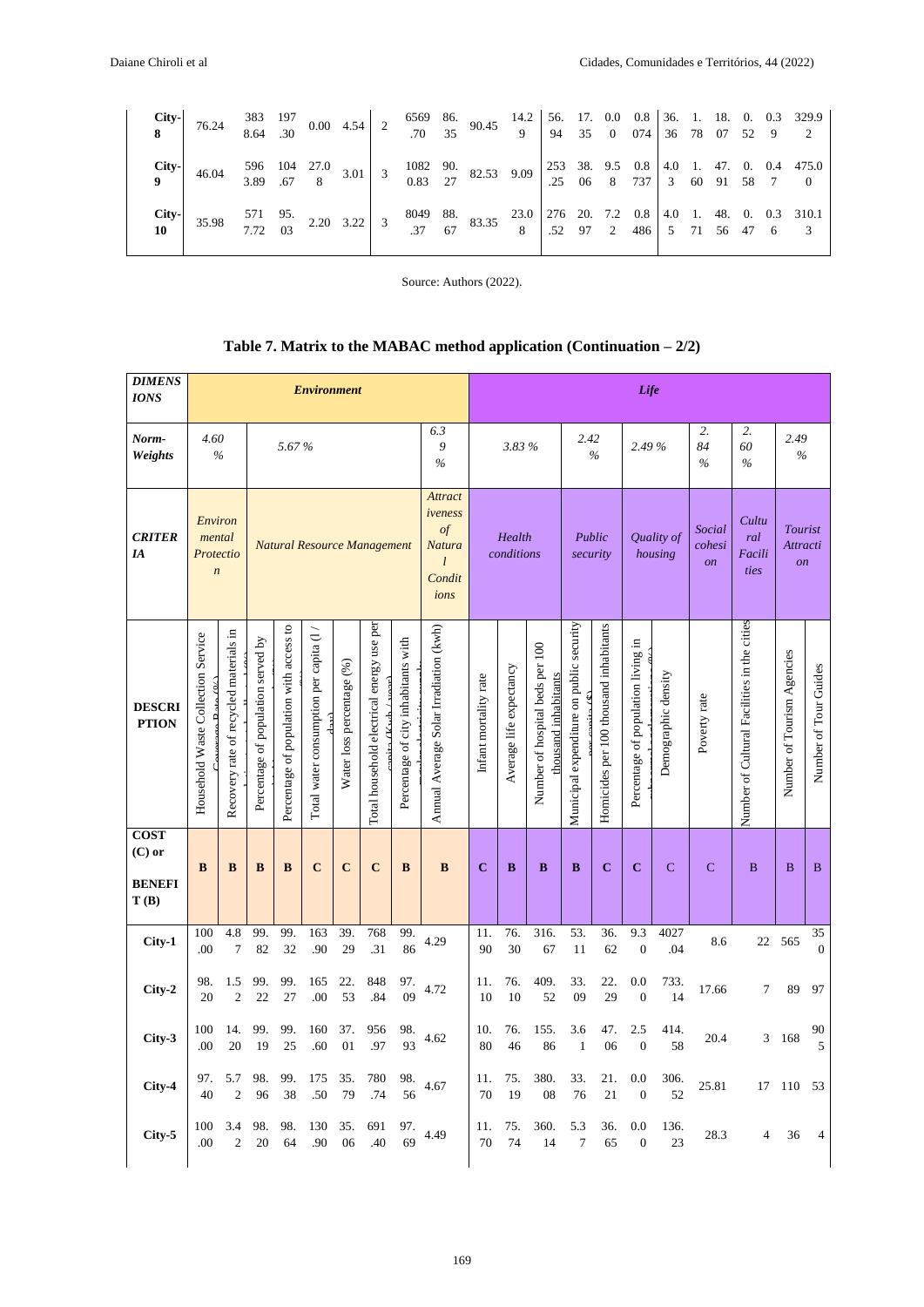| $City-6$           |  |  |  |                                                                                                                                      | 92. 1.5 98. 99. 150 21. 796 99. 4.43<br>83 7 96 24 .60 56 .93 80 4.43 |  |                                             |  |            | 12. 75. 678. 55. 12. 0.2 81.6<br>50 16 22 12 83 8 7 15.12       |                | 5 7          | $\overline{0}$ |
|--------------------|--|--|--|--------------------------------------------------------------------------------------------------------------------------------------|-----------------------------------------------------------------------|--|---------------------------------------------|--|------------|-----------------------------------------------------------------|----------------|--------------|----------------|
| City-7             |  |  |  | $\begin{array}{cccccc} 95. & 1.9 & 99. & 99. & 131 & 26. & 701 & 99. & 4.58 \\ 89 & 1 & 22 & 61 & .00 & 52 & .99 & 60 \end{array}$   |                                                                       |  |                                             |  |            | 12. 76. 269. 38. 18. 0.0 99.6 14.26<br>10 30 75 50 68 0 8 14.26 |                | $3 \t12 \t3$ |                |
| City-8             |  |  |  | $\begin{array}{cccccc} 100 & 1.9 & 98. & 90. & 141 & 40. & 628 & 97. \\ .00 & 1 & 85 & 60 & .00 & 25 & .50 & 84 & ^2.94 \end{array}$ |                                                                       |  |                                             |  |            | 10. 76. 75.0 52. 41. 0.0 279.<br>60 53 0 99 00 0 16 23.12       | $\mathfrak{Z}$ |              | 20 14          |
| City-9             |  |  |  | 95. 4.6 95. 99. 141 14. 830 98. 4.50<br>17 3 04 34 .40 35 .41 93 4.50                                                                |                                                                       |  |                                             |  |            | 11. 75. 391. 3.2 7.7 0.0 134.<br>80 72 67 6 7 0 25 14.63        | $\overline{2}$ |              | $9 \quad 0$    |
| City-<br>$10^{-7}$ |  |  |  | .00 99 89 78 .20 67 .79 15                                                                                                           | 100 12. 97. 98. 131 10. 748 95. 4.53                                  |  | 11. 75. 365. 0.0 27. 0.0<br>70 65 82 0 24 0 |  | 107.<br>39 | 19.4                                                            | 2              |              | $\theta$       |

Source: Authors (2022).

|  | Table 8. Distances by MABAC method (1/2) |  |  |  |  |  |  |
|--|------------------------------------------|--|--|--|--|--|--|
|--|------------------------------------------|--|--|--|--|--|--|

|                                                      | <b>BORDER APPROXIMATION MATRIX Qij - MABAC</b>         |                        |                                                  |                          |                          |                                          |                                          |                  |                                           |               |                                                    |                                    |                       |                     |                                                    |                                                                                  |                        |                       |                                 |                       |
|------------------------------------------------------|--------------------------------------------------------|------------------------|--------------------------------------------------|--------------------------|--------------------------|------------------------------------------|------------------------------------------|------------------|-------------------------------------------|---------------|----------------------------------------------------|------------------------------------|-----------------------|---------------------|----------------------------------------------------|----------------------------------------------------------------------------------|------------------------|-----------------------|---------------------------------|-----------------------|
| <b>CRIT</b><br><b>ERIA</b>                           | Entreprene<br>urship                                   | ivity                  | Product                                          | Innov<br>ative<br>Spirit | Lab<br>our<br>mar<br>ket |                                          | Qualification<br>Level                   |                  | Partici<br>pation<br>in<br>Public<br>Life | Diver<br>sity | Public<br>Social<br>Service                        | and<br>$\mathbf S$                 | Govern<br>Transpar    | ment<br>ency        |                                                    | Sustainabilit<br>y, Innovation<br>and Safety in<br>Transportatio<br>$\mathbf{n}$ |                        | <b>ICT</b><br>ity     | Infrastru<br>cture<br>Availabil | Accessi<br>bility     |
| $\overline{c}$<br>it<br>$y-$<br>1                    | $\overline{0}$<br>$\boldsymbol{0}$<br>$\boldsymbol{0}$ | $\overline{0}$ .<br>01 | 0.<br>01                                         | 0.00                     | 0.00                     | $\overline{0}$ .<br>0.5                  | $\overline{0}$ .<br>04                   | 0.<br>01         | $-0.02$                                   | 0.02          | $\overline{0}$ .<br>0.5                            | $\overline{0}$ .<br>0 <sub>2</sub> | 0.0<br>3              | 0.0<br>$\mathbf{1}$ | $\overline{0}$ .<br>0 <sub>0</sub>                 | $\overline{0}$ .<br>04                                                           | $\overline{0}$ .<br>02 | 0.0<br>3              | 0.0<br>$\overline{2}$           | 0.0<br>$\Omega$       |
| $\mathbf C$<br>it<br>$y-$<br>$\overline{2}$          | $\boldsymbol{0}$<br>$\boldsymbol{0}$<br>$\mathbf{0}$   | 0.<br>0 <sub>2</sub>   | $\overline{0}$ .<br>01                           | 0.00                     | 0.00                     | $\overline{0}$ .<br>0 <sub>0</sub>       | $\overline{0}$ .<br>0 <sub>2</sub>       | $\theta$ .<br>02 | 0.02                                      | 0.02          | $\overline{0}$ .<br>0 <sub>0</sub>                 | $\theta$ .<br>02                   | 0.0<br>$\overline{c}$ | 0.0<br>3            | $\overline{0}$ .<br>0 <sub>0</sub>                 | $\overline{0}$ .<br>03                                                           | $\theta$ .<br>01       | 0.0<br>$\overline{c}$ | 0.0<br>$\mathbf{1}$             | $0.0\,$<br>$\sqrt{2}$ |
| $\mathbf C$<br>it<br>$y-$<br>3                       | $\boldsymbol{0}$<br>$\boldsymbol{0}$<br>$\mathbf{1}$   | $\overline{0}$ .<br>02 | 0.<br>03                                         | 0.00                     | 0.02                     | $\overline{0}$ .<br>0 <sub>0</sub>       | $\overline{a}$<br>$\overline{0}$ .<br>01 | 0.<br>03         | 0.03                                      | 0.02          | $\frac{1}{2}$<br>$\overline{0}$ .<br>01            | $\overline{0}$ .<br>03             | $0.0\,$<br>3          | 0.0<br>5            | $\overline{0}$ .<br>02                             | ÷<br>$\overline{0}$ .<br>03                                                      | $\overline{0}$ .<br>01 | 0.0<br>$\mathbf{1}$   | 0.0<br>$\Omega$                 | 0.0<br>3              |
| $\mathbf C$<br>it<br>$y-$<br>$\overline{\mathbf{4}}$ | $\boldsymbol{0}$<br>$\boldsymbol{0}$<br>$\mathbf{1}$   | 0.<br>00               | 0.<br>01                                         | 0.00                     | 0.00                     | $\overline{0}$ .<br>0 <sub>0</sub>       | 0.<br>01                                 | $\theta$ .<br>01 | 0.00                                      | 0.01          | $\overline{a}$<br>$\overline{0}$ .<br>01           | $\overline{0}$ .<br>02             | 0.0<br>$\theta$       | 0.0<br>$\mathbf{1}$ | $\overline{0}$ .<br>00                             | $\overline{0}$ .<br>01                                                           | 0.<br>00               | 0.0<br>$\mathbf{1}$   | 0.0<br>$\mathbf{1}$             | 0.0<br>$\mathbf{1}$   |
| $\mathbf C$<br>it<br>$y-$<br>5                       | $\boldsymbol{0}$<br>$\boldsymbol{0}$<br>$\mathbf{1}$   | 0.<br>0 <sup>0</sup>   | $\overline{a}$<br>$\overline{0}$ .<br>01         | 0.00                     | 0.00                     | $\overline{0}$ .<br>0 <sub>0</sub>       | 0.<br>$00\,$                             | $\theta$ .<br>02 | 0.02                                      | 0.02          | $\overline{\phantom{m}}$<br>$\overline{0}$ .<br>01 | $\overline{0}$ .<br>02             | 0.0<br>$\mathbf{1}$   | 0.0<br>$\mathbf{1}$ | $\overline{0}$ .<br>02                             | $\overline{0}$ .<br>$00\,$                                                       | $\overline{0}$ .<br>01 | 0.0<br>$\theta$       | 0.0<br>$\overline{0}$           | 0.0<br>$\mathbf{1}$   |
| $\mathbf C$<br>it<br>$y-$<br>6                       | $\boldsymbol{0}$<br>$\boldsymbol{0}$<br>$\mathbf{1}$   | $\theta$ .<br>00       | $\overline{\phantom{a}}$<br>$\mathbf{0}$ .<br>01 | 0.00                     | 0.01                     | $\overline{a}$<br>$\overline{0}$ .<br>01 | ÷,<br>$\overline{0}$ .<br>01             | 0.<br>$00\,$     | $-0.04$                                   | 0.00          | $\theta$ .<br>01                                   | $\overline{0}$ .<br>01             | 0.0<br>$\overline{0}$ | $0.0\,$<br>3        | $\overline{\phantom{a}}$<br>$\overline{0}$ .<br>01 | $\overline{0}$ .<br>$00\,$                                                       | $\overline{0}$ .<br>03 | 0.0<br>$\mathbf{1}$   | 0.0<br>$\overline{0}$           | 0.0<br>$\mathbf{1}$   |

### **BORDER APPROXIMATION MATRIX** *Qij* **- MABAC**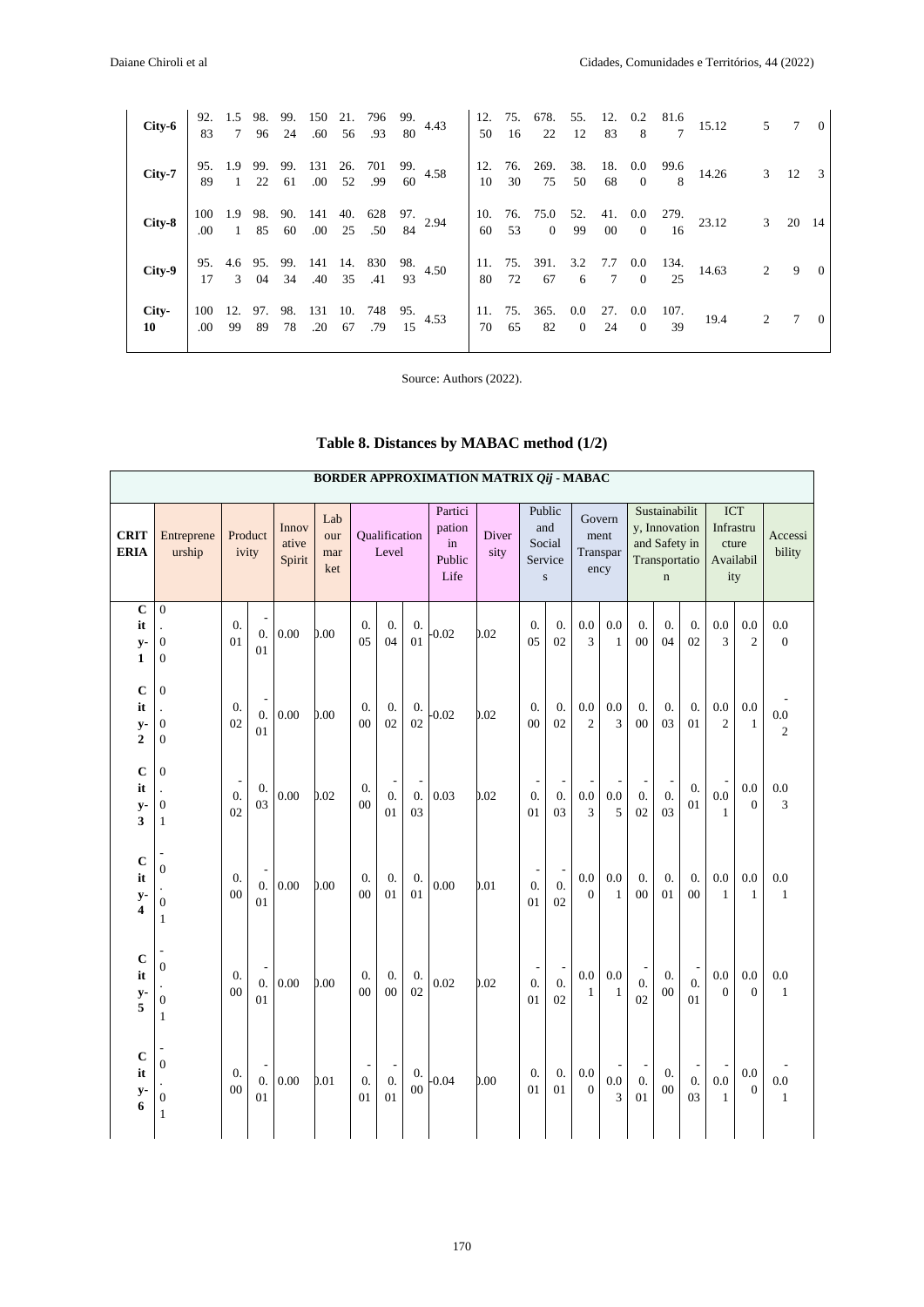| $\mathbf C$<br>it<br>y-<br>7                                | $\overline{0}$<br>$\boldsymbol{0}$<br>$\overline{0}$                   | $\overline{0}$ .<br>$00\,$                         | $\overline{0}$ .<br>$00\,$ | 0.00     | 0.00 | 0.<br>01                                           | ۰.<br>0.<br>01         | 0.<br>$00\,$           | 0.03     | 0.02 | $\theta$ .<br>00     | 0.<br>01     | 0.0<br>$\overline{2}$     | 0.0<br>$\overline{4}$ | 0.<br>05               | $\overline{0}$ .<br>01 | $\overline{0}$ .<br>04               | $0.0\,$<br>1              | 0.0<br>3            | 0.0<br>3              |
|-------------------------------------------------------------|------------------------------------------------------------------------|----------------------------------------------------|----------------------------|----------|------|----------------------------------------------------|------------------------|------------------------|----------|------|----------------------|--------------|---------------------------|-----------------------|------------------------|------------------------|--------------------------------------|---------------------------|---------------------|-----------------------|
| $\bf C$<br>it<br>y-<br>8                                    | $\mathbf{0}$<br>$\cdot$<br>$\boldsymbol{0}$<br>$\overline{\mathbf{3}}$ | $\overline{\phantom{a}}$<br>$\overline{0}$ .<br>02 | 0.<br>03                   | 0.00     | 0.00 | 0.<br>01                                           | $\overline{0}$ .<br>02 | 0.<br>02               | 0.03     | 0.01 | 0.<br>02             | 0.<br>01     | $0.0\,$<br>$\overline{7}$ | 0.0<br>3              | 0.<br>05               | $\overline{0}$ .<br>02 | $\overline{0}$ .<br>02               | $0.0\,$<br>$\overline{0}$ | 0.0<br>$\theta$     | 0.0<br>$\mathbf{0}$   |
| $\bf C$<br>it<br>$\mathbf{y}$ -<br>9                        | $\mathbf{0}$<br>$\boldsymbol{0}$<br>$\overline{0}$                     | 0.<br>01                                           | 0.<br>$00\,$               | 0.04     | 0.02 | $\overline{\phantom{a}}$<br>$\overline{0}$ .<br>01 | 0.<br>$00\,$           | $\overline{0}$ .<br>02 | $-0.01$  | 0.00 | $\theta$ .<br>$00\,$ | 0.<br>04     | $0.0\,$<br>3              | 0.0<br>$\overline{4}$ | $\overline{0}$ .<br>01 | $\theta$ .<br>$00\,$   | $\overline{\phantom{a}}$<br>0.<br>02 | $0.0\,$<br>$\mathbf{1}$   | 0.0<br>1            | 0.0<br>3              |
| $\bf C$<br>it<br>$\mathbf{y}$ -<br>$\mathbf{1}$<br>$\bf{0}$ | $\overline{0}$<br>$\overline{0}$<br>$\mathbf{1}$                       | $\overline{0}$ .<br>01                             | 0.<br>$00\,$               | $0.00\,$ | 0.01 | 0.<br>01                                           | $\overline{0}$ .<br>01 | 0.<br>$00\,$           | $0.00\,$ | 0.02 | $\theta$ .<br>$00\,$ | 0.<br>$00\,$ | $0.0\,$<br>$\overline{0}$ | 0.0<br>-1             | 0.<br>01               | $\overline{0}$ .<br>01 | $\overline{0}$ .<br>02               | $0.0\,$<br>$\mathbf{1}$   | $0.0\,$<br>$\theta$ | 0.0<br>$\overline{0}$ |

Source: Authors (2020).

|                                             |                                               |                       |                  |                            |                        |                                       |                          |                            | BORDER APPROXIMATION MATRIX Qij - MABAC                   |                        |                            |          |                            |                        |                                    |              |                            |                                |                                    |                        |                           |                         |
|---------------------------------------------|-----------------------------------------------|-----------------------|------------------|----------------------------|------------------------|---------------------------------------|--------------------------|----------------------------|-----------------------------------------------------------|------------------------|----------------------------|----------|----------------------------|------------------------|------------------------------------|--------------|----------------------------|--------------------------------|------------------------------------|------------------------|---------------------------|-------------------------|
| <b>CRIT</b><br><b>ERIA</b>                  | Environ<br>mental<br>Protectio<br>$\mathbf n$ |                       |                  |                            |                        | <b>Natural Resource</b><br>Management |                          |                            | Attractiv<br>eness of<br><b>Natural</b><br>Conditio<br>ns |                        | Health<br>conditions       |          | Public<br>security         |                        | Quality<br>of<br>housing           |              | Socia<br>1<br>cohes<br>ion | Cultur<br>al<br>Facilit<br>ies | Attract                            | Tourist<br>ion         | <b>SU</b><br>$\mathbf{M}$ | Ran<br>king             |
| $\mathbf C$<br>it<br>$y-$<br>$\mathbf{1}$   | 0.0<br>$\mathbf{1}$                           | 0.0<br>$\mathbf{0}$   | 0.<br>02         | 0.<br>01                   | 0.<br>02               | $\boldsymbol{0}$ .<br>02              | 0.<br>01                 | 0.<br>02                   | $\overline{0}$ .<br>$\boldsymbol{0}$<br>$\overline{0}$    | 0.<br>01               | 0.<br>$01\,$               | 0.<br>00 | 0.<br>01                   | $\overline{0}$ .<br>01 | 0.<br>02                           | 0.<br>02     | 0.02                       | 0.02                           | $\overline{0}$ .<br>02             | 0.<br>01               | .35                       | $\mathbf{1}$            |
| $\mathbf C$<br>it<br>$y-$<br>$\overline{2}$ | 0.0<br>$\overline{0}$                         | 0.0<br>$\mathbf{1}$   | 0.<br>01         | 0.<br>01                   | $\overline{0}$ .<br>02 | 0.<br>01                              | $\boldsymbol{0}$ .<br>03 | 0.<br>01                   | 0.<br>$\boldsymbol{0}$<br>1                               | 0.<br>01               | $\overline{0}$ .<br>01     | 0.<br>01 | $\overline{0}$ .<br>00     | 0.<br>$00\,$           | $\overline{0}$ .<br>0 <sub>0</sub> | 0.<br>00     | 0.00                       | 0.00                           | $\overline{0}$ .<br>0 <sub>0</sub> | 0.<br>0 <sub>0</sub>   | .16                       | $\overline{4}$          |
| $\mathbf C$<br>it<br>$y-$<br>3              | 0.0<br>$\mathbf{1}$                           | 0.0<br>3              | 0.<br>01         | $\overline{0}$ .<br>01     | $\overline{0}$ .<br>01 | $\mathbf{0}$ .<br>01                  | $\boldsymbol{0}$ .<br>05 | $\overline{0}$ .<br>01     | 0.<br>$\boldsymbol{0}$<br>1                               | 0.<br>02               | 0.<br>02                   | 0.<br>01 | $\boldsymbol{0}$ .<br>01   | $\overline{0}$ .<br>01 | 0.<br>$00\,$                       | 0.<br>$00\,$ | 0.00                       | 0.00                           | 0.<br>0 <sub>0</sub>               | 0.<br>02               | .11                       | $\overline{\mathbf{9}}$ |
| $\mathbf C$<br>it<br>$y-$<br>4              | 0.0<br>$\mathbf{0}$                           | 0.0<br>$\theta$       | 0.<br>01         | $\overline{0}$ .<br>01     | $\overline{0}$ .<br>03 | $\overline{0}$ .<br>01                | 0.<br>${\bf 00}$         | $\overline{0}$ .<br>$00\,$ | 0.<br>$\theta$<br>$\mathbf{1}$                            | $\overline{0}$ .<br>00 | $\overline{0}$ .<br>02     | 0.<br>00 | $\overline{0}$ .<br>$00\,$ | $\overline{0}$ .<br>00 | $\overline{0}$ .<br>$00\,$         | 0.<br>00     | 0.01                       | 0.01                           | 0.<br>0 <sub>0</sub>               | $\overline{0}$ .<br>00 | .01                       | 6                       |
| $\mathbf C$<br>it<br>$y-$<br>5              | 0.0<br>$\mathbf{1}$                           | 0.0<br>$\overline{0}$ | $\theta$ .<br>00 | $\overline{0}$ .<br>$00\,$ | $\overline{0}$ .<br>03 | 0.<br>01                              | 0.<br>03                 | $\theta$ .<br>01           | 0.<br>$\boldsymbol{0}$<br>$\mathbf{1}$                    | $\overline{0}$ .<br>00 | $\overline{0}$ .<br>$00\,$ | 0.<br>00 | $\boldsymbol{0}$ .<br>01   | $\overline{0}$ .<br>01 | 0.<br>$00\,$                       | 0.<br>$00\,$ | 0.01                       | 0.00                           | $\overline{0}$ .<br>0 <sub>0</sub> | $\overline{0}$ .<br>00 | .01                       | $\overline{7}$          |
| $\mathbf C$<br>it<br>$y-$<br>6              | 0.0<br>3                                      | 0.0<br>1              | 0.<br>01         | $\overline{0}$ .<br>01     | $\overline{0}$ .<br>00 | $\overline{0}$ .<br>02                | $\overline{0}$ .<br>00   | $\overline{0}$ .<br>02     | 0.<br>$\boldsymbol{0}$<br>$\Omega$                        | $\overline{0}$ .<br>02 | $\overline{0}$ .<br>02     | 0.<br>02 | 0.<br>01                   | 0.<br>01               | 0.<br>$00\,$                       | 0.<br>00     | 0.01                       | 0.00                           | $\overline{0}$ .<br>00             | 0.<br>00               | .14                       | $\bf{0}$                |

# **Table 9. Distances by MABAC method (continuation – 2/2)**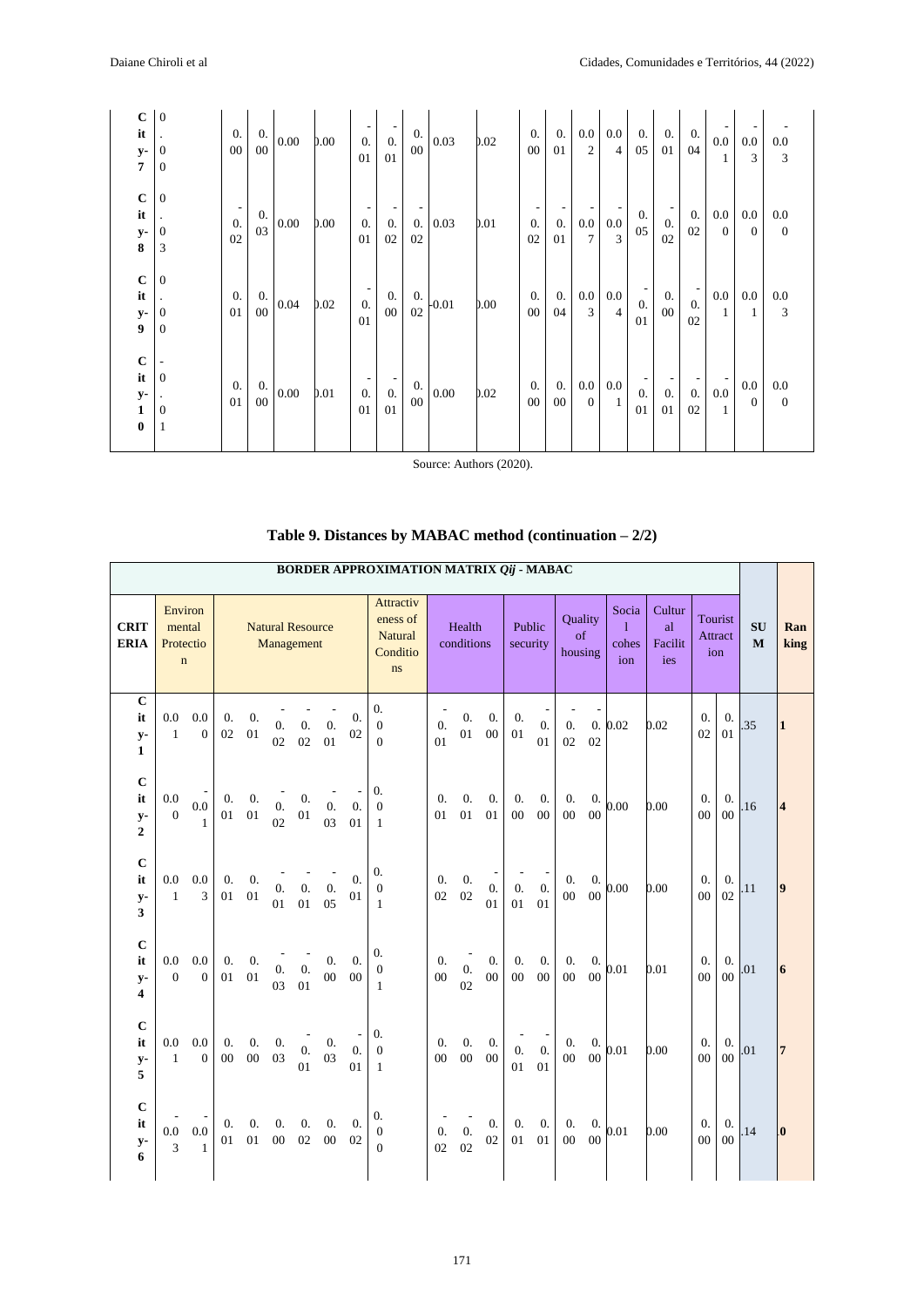| $\bf C$<br>$\mathbf{it}$<br>$\frac{y}{7}$      | $\begin{bmatrix} 1 & 1 \\ 0.0 & 0.0 \\ 1 & 1 \end{bmatrix} \begin{bmatrix} 0. & 0. & 0. & 0. & 0. & 0. \\ 0.1 & 0.1 & 0.3 & 0.1 & 0.02 & 0.02 \\ 0.1 & 0.0 & 0.0 & 0.0 & 0.0 & 0.02 \end{bmatrix}$<br>$\overline{1}$ |                                                                                   |                                                                                                                                                                                                                                                                                                                                                    |  |                                                                            |                        |                                         | $\begin{matrix} 0. \\ 0 \end{matrix}$                | $\overline{0}$ .<br>01 |              |       |                                                                                         |                                         | $\begin{array}{ccc ccc c} 0. & 0. & 0. & 0. & 0. & 0. & 0.01 \\ 0.00 & 0.01 & 0.01 & 0.00 & 0.00 & 0.00 & 0.00 \\ \end{array}$ |  | 0.00 | 0.                                  | $00\quad00$ | $1 \t0.23$                               | $\overline{2}$ |
|------------------------------------------------|----------------------------------------------------------------------------------------------------------------------------------------------------------------------------------------------------------------------|-----------------------------------------------------------------------------------|----------------------------------------------------------------------------------------------------------------------------------------------------------------------------------------------------------------------------------------------------------------------------------------------------------------------------------------------------|--|----------------------------------------------------------------------------|------------------------|-----------------------------------------|------------------------------------------------------|------------------------|--------------|-------|-----------------------------------------------------------------------------------------|-----------------------------------------|--------------------------------------------------------------------------------------------------------------------------------|--|------|-------------------------------------|-------------|------------------------------------------|----------------|
| $\bf C$<br>$\mathbf{it}$<br>$\frac{y}{8}$      | $0.0\,$<br>$\mathbf{1}^-$                                                                                                                                                                                            | $\begin{bmatrix} 1 \\ 0.0 \end{bmatrix}$<br>$\overline{1}$                        | $\begin{array}{ rrrr} 0. & \begin{array}{cc} 0. & \begin{array}{cc} - & 0. \end{array} \\ 0. & 0. & 0. \end{array} \\ 0. & 0. & 0. \end{array} \\ 0. & 0. & 0. \\ 0. & 0. & 0. \\ 0. & 0. & 0. \\ 0. & 0. & 0. \\ 0. & 0. & 0. \\ 0. & 0. & 0. \\ 0. & 0. & 0. \\ 0. & 0. & 0. \\ 0. & 0. & 0. \\ 0. & 0. & 0. \\ 0. & 0. & 0. \\ 0. & 0. & 0. \\$ |  |                                                                            |                        | $\begin{array}{c} 0. \\ 00 \end{array}$ | 0.<br>$\overline{0}$<br>5                            | 0.<br>02               | 0.<br>$02\,$ | 02    | $\begin{bmatrix} 0 \\ 0 \\ 2 \end{bmatrix}$ $\begin{bmatrix} 1 \\ 0 \\ 1 \end{bmatrix}$ | 01                                      | $\begin{bmatrix} 0 \\ 0 \\ 00 \end{bmatrix}$ $\begin{bmatrix} 0. & 0 \\ 0. & 00 \end{bmatrix}$ 0.01                            |  | 0.00 | 0.<br>$00\quad 00$                  |             | $\begin{array}{c c} 0. & 11 \end{array}$ | 8              |
| $\bf C$<br>it<br>y-<br>9                       | $\begin{array}{c} 0.0 \\ 2 \end{array}$                                                                                                                                                                              | $\begin{array}{c cc} 0.0 & - & 0. & 0. & 0. \\ 0 & 0. & 01 & 01 & 03 \end{array}$ |                                                                                                                                                                                                                                                                                                                                                    |  |                                                                            | $\overline{0}$ .<br>01 | $\mathbf{0}$ .<br>01                    | $\overline{0}$ .<br>$\overline{0}$<br>$\overline{1}$ | 0.<br>$00\,$           |              | 0. 0. | $\begin{bmatrix} 0 & 0 \\ 0 & 0 \\ 0 & 0 \end{bmatrix}$ 0.<br>01                        |                                         | $\begin{array}{c cc} 0. & 0. & 0. & 0. & 0. & 0.01 \end{array}$                                                                |  | 0.01 | $\overline{0}$ .<br>$\overline{00}$ | $00\,$      | $\begin{array}{c c} 0. & 19 \end{array}$ | 3              |
| $\frac{c}{it}$<br>$\frac{y-1}{t}$<br>$\pmb{0}$ | $_{0,0}$<br>$\frac{1}{1}$                                                                                                                                                                                            | 0,0<br>$\overline{3}$                                                             | 01                                                                                                                                                                                                                                                                                                                                                 |  | $\begin{bmatrix} 0 & 0 & 0 & 0 & 0 \\ 0 & 00 & 03 & 04 & 05 \end{bmatrix}$ |                        | $0, \,$<br>04                           | 0,<br>$\boldsymbol{0}$                               | 0,<br>00               | 01           | 0, 00 | $\begin{bmatrix} 0, \\ 0, \end{bmatrix}$ 0,<br>01                                       | $\begin{array}{c} 0, \\ 00 \end{array}$ | $\begin{matrix} 0, & 0, \\ 00 & 00 \end{matrix}$ 0,00                                                                          |  | 0,01 | 0,                                  | $00\quad0$  | $\begin{array}{c} 0, 07 \end{array}$     | $\overline{5}$ |

Source: Authors (2022).

#### **Results and analyses**

The alternatives selected as the best set belong to the area located at the top of the border, i.e., the near-ideal alternative, while the alternatives located at the bottom of the border are close to the anti-ideal. By calculating the sum of the distances of each alternative, it was possible to identify in which area each alternative is located. By calculating the sum of the distances of each alternative, it is possible to identify in which area each alternative is located, as shown in Table 10.

|                     | Sum of distances  |
|---------------------|-------------------|
| <b>Alternatives</b> | to the ideal area |
| City-1              | 0,35              |
| City-2              | 0,16              |
| City-3              | $-0,11$           |
| City-4              | 0,01              |
| City-5              | 0,01              |
| City-6              | $-0,14$           |
| City-7              | 0,23              |
| City-8              | $-0,11$           |
| City-9              | 0,19              |
| $City-10$           | 0,07              |

**Table 10. Summary of the Distances to the ideal areas**

Source: MABAC method application, (2019).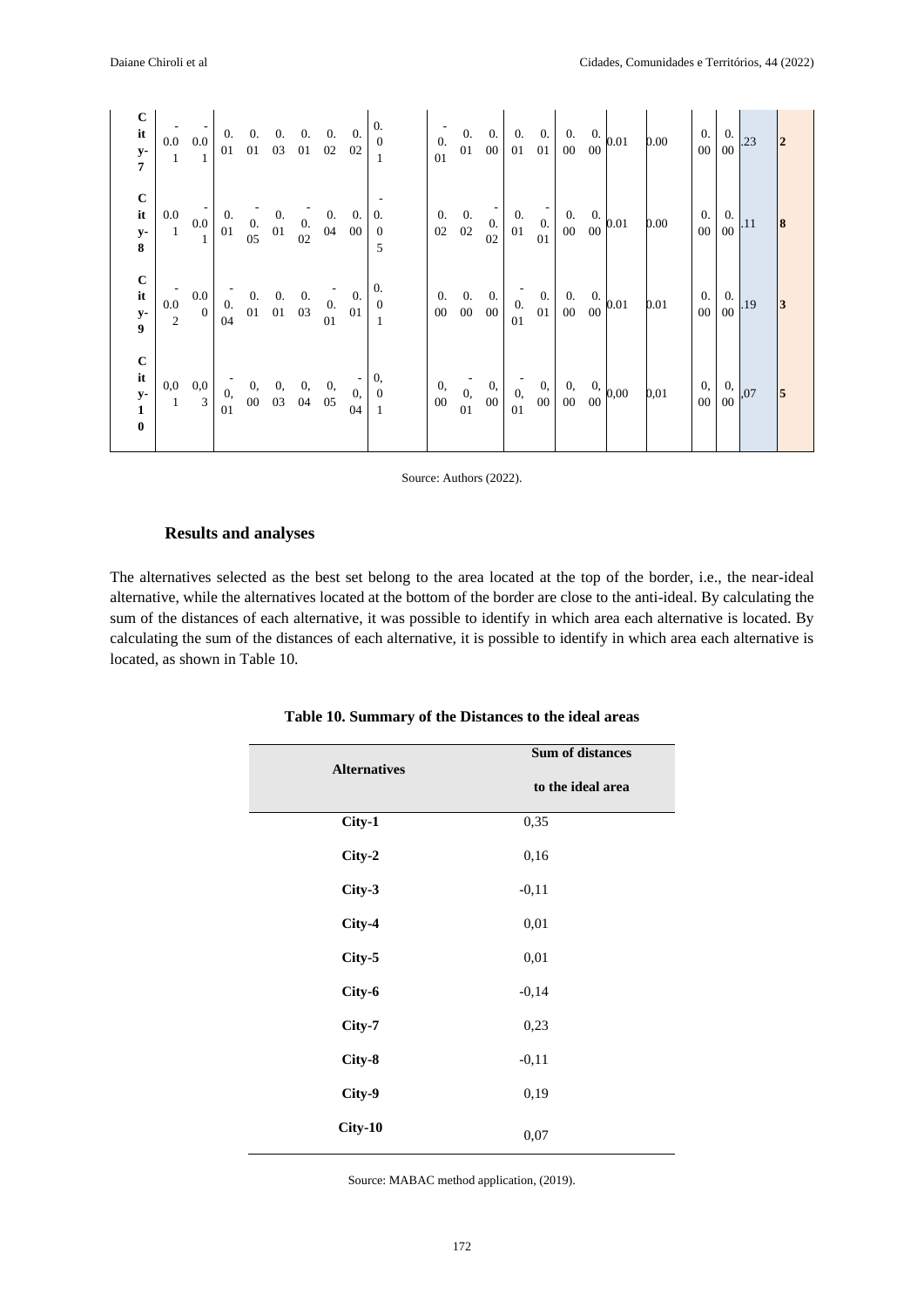For a better visualization, Chart 1 was obtained from the summation values of the area distances of each alternative.



**Chart 1. Border approximation of alternatives**

Source: MABAC method application, (2019).

The cities that configure as ideal alternatives were: City-1, City-2, City-7, City-9 and City-10. The alternatives City-4 and City-5 were located near the border of the approach area; the alternatives City-3, City-6 and City-8 were configured as anti-ideal alternatives. The World Council on City Data (WCCD) and the Global Cities Registry created the first certification system based on ISO 37120 and these indicators help to identify how the city is and in which indicators it should improve to obtain certification. The ranking of the alternatives was determined by the order function in an increasing way and thus it was possible to identify the results of the proposed model, as can be seen in Table 11:

| <b>Smart Cities</b> | <b>Ranking</b>              |
|---------------------|-----------------------------|
|                     | <b>Proposed Methodology</b> |
| City-1              | $\mathbf{1}$                |
| City-7              | $\overline{c}$              |
| City-9              | 3                           |
| City-2              | 4                           |
| $City-10$           | 5                           |
| City-4a             | 6                           |
| City-5              | 7                           |
| City-8              | 8                           |
| City-3              | 9                           |
| City-6              | 10                          |

#### **Table 11. Ranking of methodology proposed**

Source: Authors (2022).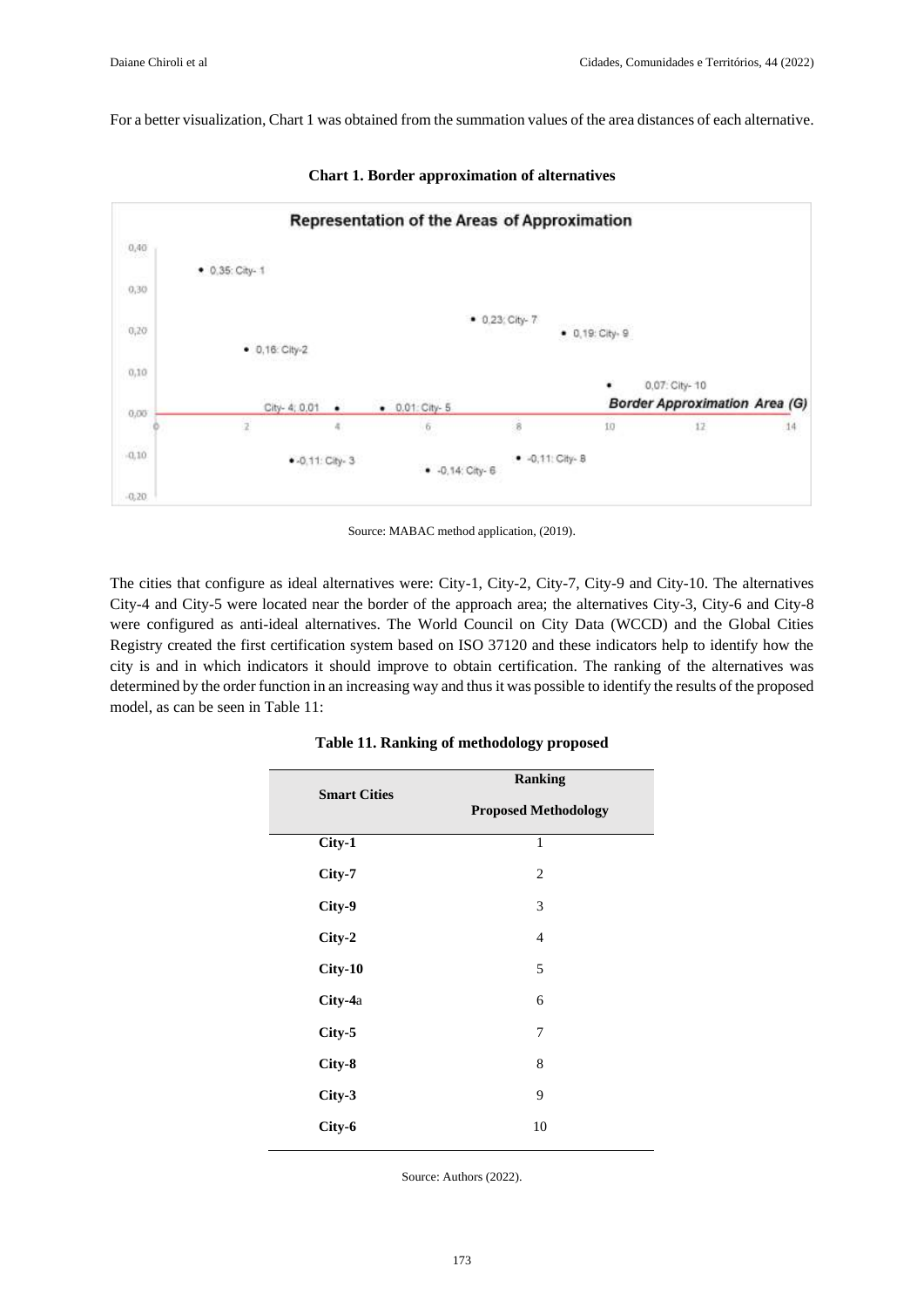The proposed model initially used 40 indicators divided into 6 smart city global criteria, according to the European 4.0 model (these subdivided into 21 sub-criteria). The use of indicators helps cities to set goals and monitor their performance over time, and some of These indicators were standardized by ISO 37120:2018. A sensitivity analysis was performed, where the weights were varied for every global criterion with an increasing of 10% in each step, as presented in Chart 2, using criterion 1 as an example. This procedure was performed for all criteria and analysed in a global way. The purpose was to recognize the position changing of each city, derivate from the weights redistribution. The graphics of the others global criteria were not shown, because they presented the same behaviour of the Chart 2.

It was possible to conclude in this analysis that the changing of positions for all criteria has always been configured after a little increase in the weights. In this case (Chart 2), the final positions of the ranking of the alternatives were configured after the first change of weights.

The sensitivity analysis follows to observe how the weights impact the final ranking in each criterion separately. Thus, in our analysis was possible to conclude that the global criteria (initially with equal weights) were aligned to the final ranking.



#### **Chart 2. Sensitivity Analysis for Global Criterion 1**

Source: Authors (2022).

Important to highlight, the Decree No. 9,854/2019 instituted the National Plan for the Internet of Things and established the creation of thematic IoT chambers, which the Chamber of Cities 4.0 is part of. To this end, a national strategy for the development of smart and sustainable cities in Brazil was structured (Ministério De Desenvolvimento Regional, 2020). In 2020, the maturity level of cities was evaluated, considering planning, alignment, development, integration, and optimization indicators (MCTI, 2020). For cities that do not have such indicators, there is a view of the need to build them and identify the maturity level of intelligence of cities, creating strategies to cities smart. This methodology meets this demand, assisting in the development and use of such indicators, allowing cities to self-assess.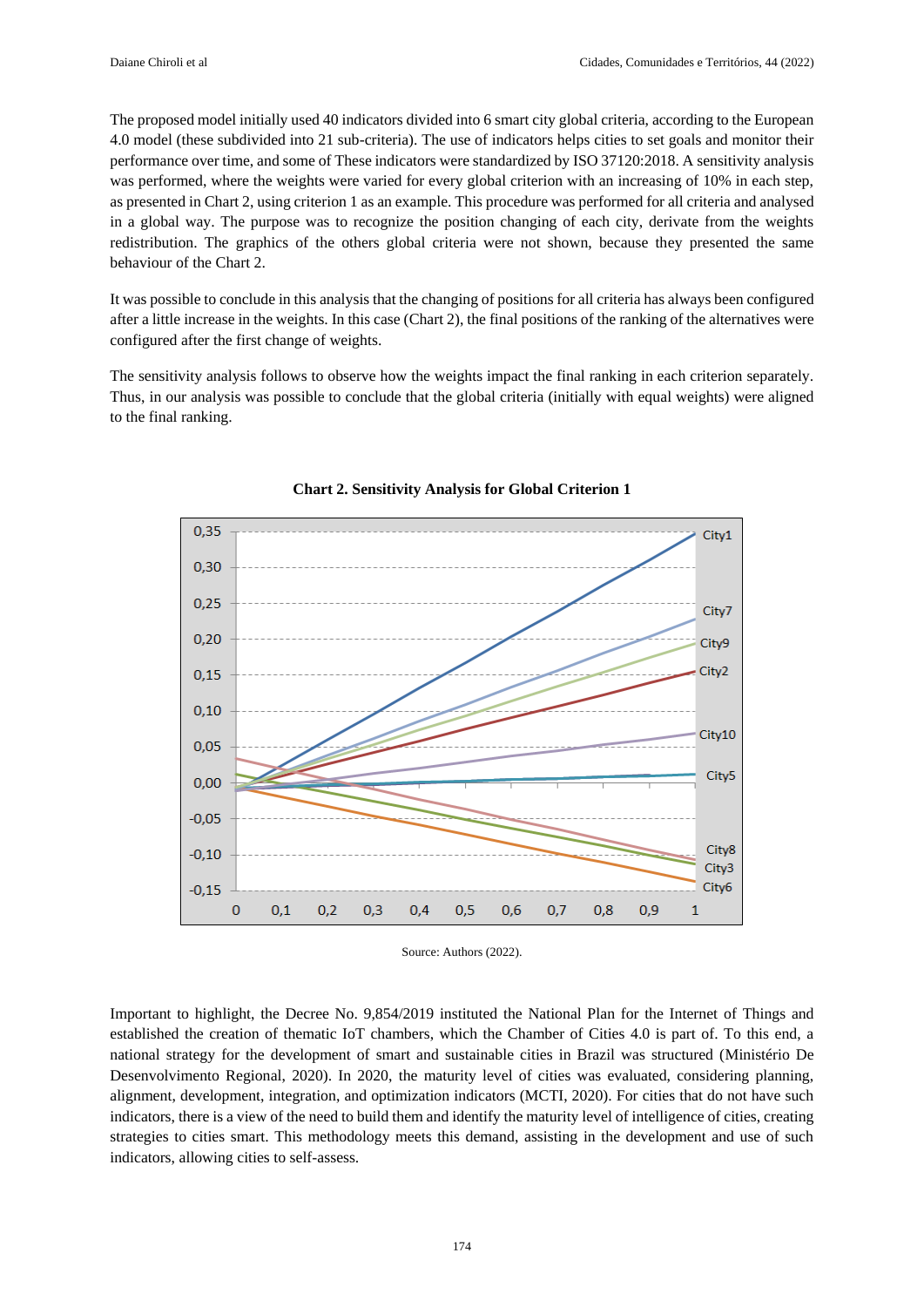## **Discussion of analysis**

This study provided ranking results to 10 cities according to their smart performance. In addition, the comparison of classification according to the intelligent performance in relation to the classification of another ranking brought as main benefits the results of the research to the literature a new approach classification of the analyzed cities.

Thus, the results highlight the determination of competitive advantages of observed urban areas and the identification of problems for future development strategies. This type of research can be used to provide information on governance and models of success and local economic growth, explore environmental performance, and the role of citizens as an object to aim for a smarter city.

The analysis regarding the level of indicators of a smart economy which were evaluated by the sub-criteria of entrepreneurship, productivity, innovation, and labor market presents a relevant meaning for a smart city and deserves attention. That way, it is understandable from the point of view of citizens who appreciate urban life from the perspective of the lifestyle in context intelligent. And, the important aspects of urban quality are seen through the availability of employment, achievement of financial goals, and comfort in family life, which influence the proposed model.

According to the results concerning the determination of the importance of the dimensions evaluated as intelligent in the model, the most important group of criteria was the intelligent citizen. This result is closely linked to data on the most important topics in cities, showing the importance of people in building a city. In addition to intelligent government as the second criterion for the classification of a smart city, it shows that leaders who are responsible for decisions that contribute to the structural and dynamic development of the urban environment are characterized by greater transparency with the population.

In the sequence mobility, environment, economy, and intelligent life, in this order of importance criteria, indicate that the success of the urban development process is based on the solution of problems, transport problems, and economic development, while paying attention to the ecological and social characteristics of urban areas. Thus, the ranking results show the cities that present the greatest number of local development strategies and focus on fighting unemployment and economic empowerment of the population.

## **Conclusions**

This paper presented the proposal of a multi-criteria method application model that allowed evaluating a smart city. In the presentation of this model, 40 indicators were used as reference, included in 6 criteria of (1) Smart Economy, (2) Smart Citizen, (3) Smart Government, (4) Smart Mobility, (5) Smart Environment and, (6) Smart Life, based on the standard ISO 37120: 2017 "Sustainable development in communities - indicators for urban services and quality of life. Through the model, it was possible to evaluate 10 cities of south of Brazil, which allows answering the initial question.

Different mathematical approaches were used in the study of this research in order to compare and classify cities from the analyzed indicators, which covered different parameters from public life, government transparency, environmental aspects, security and urban transport, natural attractiveness, innovative spirit and health in cities.

In the general context, it is concluded that a new classification of the smart cities ranking showed that for a smart economy it is important to focus on productivity, entrepreneurship, innovation, and the labor market. For the criterion of the intelligent citizen to have as a relation the level of qualification offered to the citizen and the quality of the same, like the participation of the citizen in the public life.

In the smart government criterion group, it is connected to the efficiency of public services provided, in addition to the existence of transparency channels with the population. The smart mobility criterion group relates to innovation, which can be measured from innovative transport initiatives, transport safety. The intelligent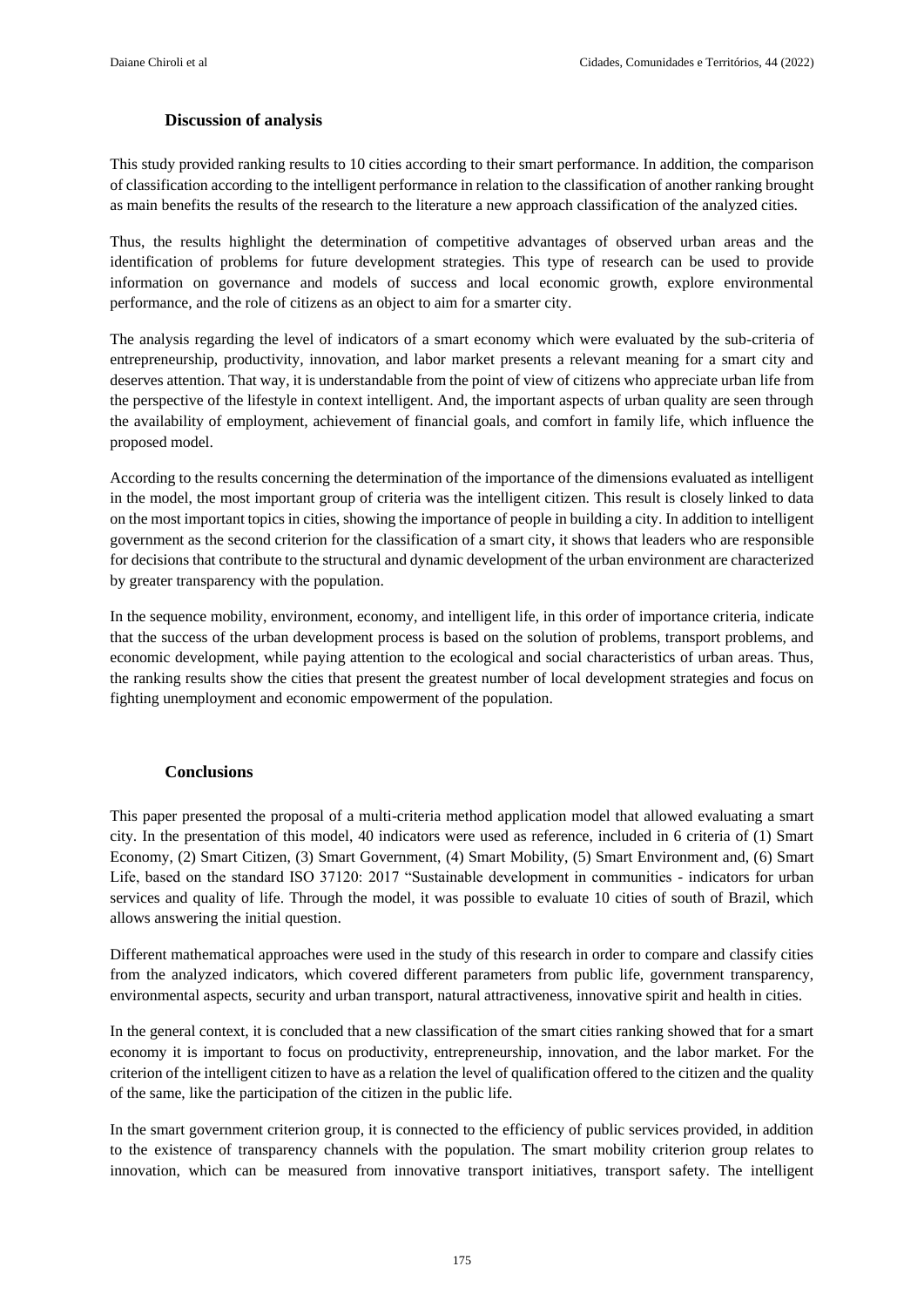environment analyzes the sustainable management of natural resources. And, for intelligent life focus on the management of public health and safety to the lives of citizens.

From the methodological point of view, the contribution of the article can be seen in the formulation of a new classifying cities model, which respects the specificities and characteristics of urban development. Multi-criteria analysis and linear programming are relevant tools for evaluating the planning and development of urban and environmental strategies since the last century (Stanković, 2017) and the model developed in this article presents an innovative approach.

It is believed that the main advantage of the proposed model is the attribution of weights for each sub-criterion, as these represent the opinion of people linked to the subject area of study. Another advantage is the recognizing of each context to obtain a response in ranking of smart cities by assigning weights to sub-criteria and identification of the areas that need the most investment of resources for their development, making municipal management more efficient.

The main limitation of the study was in relation to the indicators, as there is difficulty in accessing data in the researched databases. Another limitation point for the application was the outdating of some data, since the last census conducted by IBGE (Brazil), the main database used, was conducted in 2010, which made it difficult to represent the current reality.

As a suggestion for future work, it is recommended that the questionnaire be applied to a larger sample of decisionmakers, and that they are directly inserted in the construction of an intelligent city. Another suggestion is to apply the proposed model for the next more recent census, as the data will better reflect the reality of the results.

#### **References**

Albino, V., Berardi, U., Dangelico, R. M. (2015). Smart Cities: Definitions, Dimensions, Performance, and Initiatives. *Journal Of Urban Technology, 22*(1), 3–21. [https://doi.org/10.1080/10630732.2014.942092.](https://doi.org/10.1080/10630732.2014.942092)

Álvarez-García, J., Del Río-Rama, M. de la C., Vázquez-Huerta, G., Rueda-Armengot, C. (2017). Sustainable Smart Cities - theory. *Sustainable Smart Cities, (September)*, 1–14. [https://doi.org/10.1007/978-3-319-40895-8.](https://doi.org/10.1007/978-3-319-40895-8)

Aragão, F. V., P. F. d. O. Gomes, D. d. G. Chiroli, F. C. Zola, E. d. F. Rocha Loures, E. A. P. Santos, and J. C. Colmenero. (2021). Projects Aimed at Smart Cities: A Hybrid MCDA Evaluation Approach. *Technology Analysis & Strategic Management, 33*, 1–13.

Aragão, F. V., Zola, F. C., Marinho, L. H. N., de Genaro Chiroli, D. M., Junior, A. B., & Colmenero, J. C. (2020). Choice of unmanned aerial vehicles for identification of mosquito breeding sites. *Geospatial Health, 15*(1).

Barrionuevo, J. M., Berrone, P., & Ricart Costa, J. E. (2012). Smart Cities, Sustainable Progress: Opportunities for Urban Development. *IESE Insight, 14*, 50–57. [https://doi.org/10.15581/002.art-2152.](https://doi.org/10.15581/002.art-2152)

Bennett, D., Pérez-Bustamante, D. & Medrano, M. (2017). Challenges for Smart Cities in the UK. *Sustainable Smart Cities. Innovation, Technology, and Knowledge Management*. [https://doi.org/10.1007/978-3-319-40895-](https://doi.org/10.1007/978-3-319-40895-8_1) [8\\_1.](https://doi.org/10.1007/978-3-319-40895-8_1)

Bhada, P., Dan.H. (2009). *The Global City Indicators Program: A More Credible Voice for Cities. Directions in Urban Development*. Washington, DC: World Bank.

Bibri, S. E. (2018). A foundational framework for smart sustainable city development: Theoretical, disciplinary, and discursive dimensions and their synergies. *Sustainable Cities and Society, 38*, 758–794. [https://doi.org/10.1016/j.scs.2017.12.032.](https://doi.org/10.1016/j.scs.2017.12.032)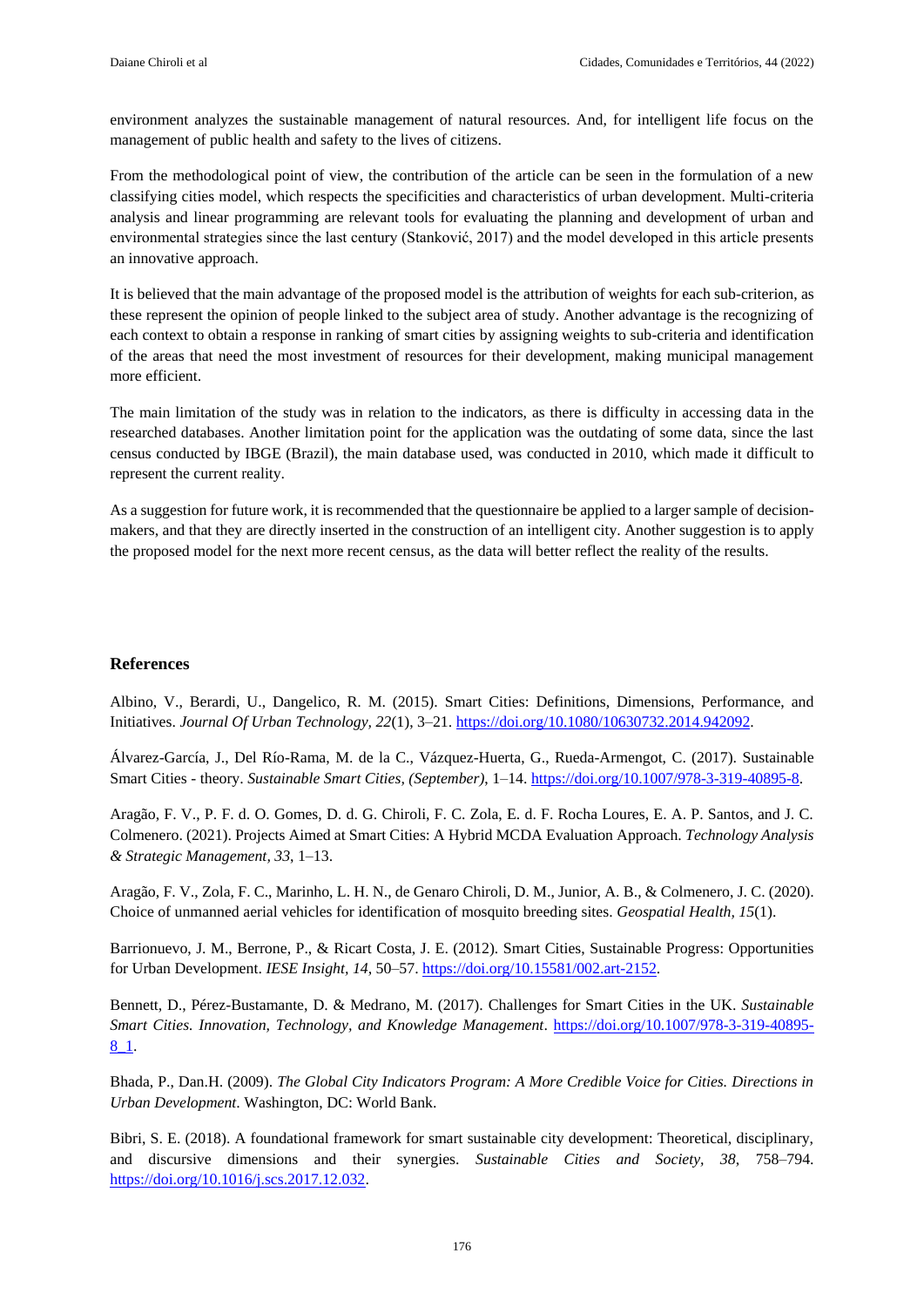Bifulco F., Tregua, M., Amitrano, C.C., D'Auria, A. (2015). ICT and sustainability in smart cities management, *International Journal of Public Sector Management, 29*, (2), 132–147. [http://dx.doi.org/10.1108/IJPSM-07-2015-](http://dx.doi.org/10.1108/IJPSM-07-2015-0132) [0132.](http://dx.doi.org/10.1108/IJPSM-07-2015-0132)

Carvalho, F. S. de, França Bail, R. de, Pagani, R. N., Pilatti, L. A., Kovaleski, J. L., & de Genaro Chiroli, D. M. Urban Mobility in Smart Cities: a case study in the city of Curitiba. *International Journal of Development Research, 11*(06), 48151–48157.

Capdevila, I., & Zarlenga, M. I. (2015). Smart city or smart citizens? The Barcelona case. *Journal of Strategy and Management, 8*(3), 266–282. [https://doi.org/10.1108/jsma-03-2015-0030.](https://doi.org/10.1108/jsma-03-2015-0030)

Chong, M., Habib, A., Evangelopoulos, N., & Park, H. W. (2018). Dynamic capabilities of a smart city: An innovative approach to discovering urban problems and solutions. *Government Information Quarterly*. [https://doi.org/10.1016/j.giq.2018.07.005.](https://doi.org/10.1016/j.giq.2018.07.005)

Gascó-Hernandez, M. (2018). Building a Smart City: Lessons from Barcelona. *Communications of the ACM, 61* (4), 50–57.

Giffinger, R., C., et al. (2007). *Smart cities: Ranking of European medium-sized cities*. [http://www.smart](http://www.smart-cities.eu/download/smart_cities_final_report.pdf)[cities.eu/download/smart\\_cities\\_final\\_report.pdf.](http://www.smart-cities.eu/download/smart_cities_final_report.pdf)

Giovannella, C., Iosue, A., Moggio, F., Rinaldi, E., & Schiattarella, M. (2013). User Experience of Kinect Based Applications for Smart City Scenarios Integrating Tourism and Learning. *IEEE 13th International Conference on Advanced Learning Technologies*. [https://doi.org/10.1109/icalt.2013.142.](https://doi.org/10.1109/icalt.2013.142)

Gomes, L. F. A. M., et al. (2002). *Tomada de Decisão Gerencial: enfoque multicritério*, São Paulo, Atlas.

Harker, P. T., Vargas, L. G. (1987). The theory of ratio scale estimation: Saaty's analytic hierarchy process. *Management Science, 33*(11), 1383–1403.

Hoang, G., Dupont, L., & Camargo, M. (2019). Application of Decision-Making Methods in Smart City Projects: A Systematic Literature Review. *Smart Cities, 2*(3), 433–452. [https://doi.org/10.3390/smartcities2030027.](https://doi.org/10.3390/smartcities2030027)

Hollands, R. G. (2008). Will the real smart city please stand up? Intelligent, progressive or entrepreneurial?. *City, 12*(3), 303–320[. https://doi.org/10.1080/13604810802479126.](https://doi.org/10.1080/13604810802479126)

Huovila, A., Bosch, P., & Airaksinen, M. (2019). Comparative analysis of standardized indicators for Smart sustainable cities: What indicators and standards to use and when?. *Cities, 89*, 141–153.

IPARDES, Parana Institute of Economic and Social Development. (2019). *Statistical Book-let: Municipalities of the state of Parana*.

ISO - International Organization for Standardization. ISO 37120 (2014). *Sustainable development of communities: indicators for city services and quality of life*. Genebra.

ISO - International Organization for Standardization. ISO 37120 (2018). *ISO 37120: Sustain-able cities and communities — Indicators for city services and quality of life*. Genebra.

Klopp, J. M., & Petretta, D. L. (2017). The urban sustainable development goal: Indicators, complexity and the politics of measuring cities. *Cities, 63*, 92–97.

Komninos, N. (2009). Intelligent cities: towards interactive and global innovation environments. *International Journal of Innovation and Regional Development, 1*(4), 337. [https://doi.org/10.1504/ijird.2009.022726.](https://doi.org/10.1504/ijird.2009.022726)

Lazaroiu, G. C., & Roscia, M. (2012). Definition methodology for the smart cities model. *Energy, 47*(1), 326–332. [https://doi.org/10.1016/j.energy.2012.09.028.](https://doi.org/10.1016/j.energy.2012.09.028)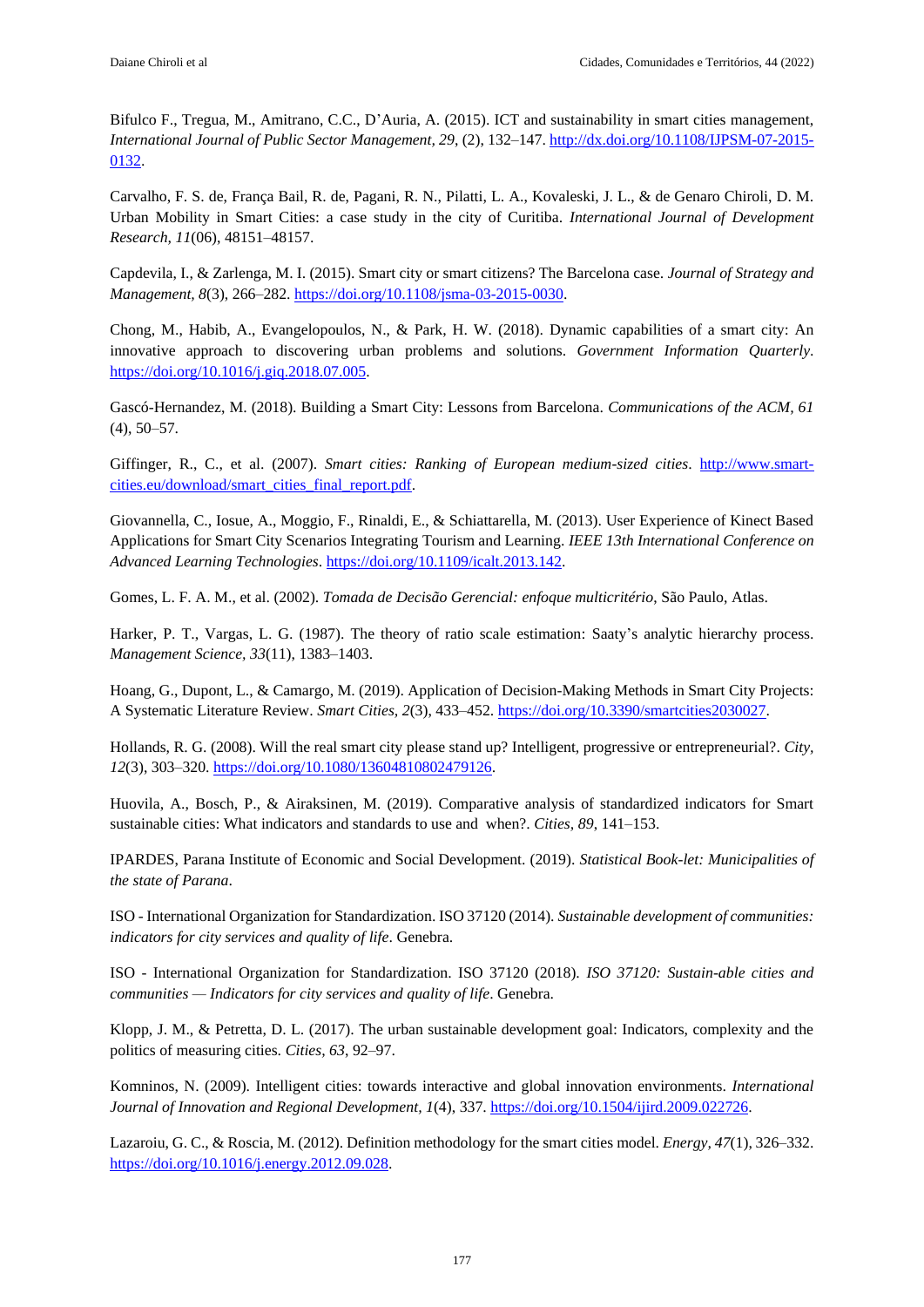Lombardi, P., Giordano, S., Farouh, H., & Yousef, W. (2012). Modelling the smart city performance. *Innovation, 25*(2), 137–149[. https://doi.org/10.1080/13511610.2012.660325.](https://doi.org/10.1080/13511610.2012.660325)

Marsal-Llacuna, M. L., Colomer-Llinàs, J., & Meléndez-Frigola, J. (2015). Lessons in urban monitoring taken from sustainable and livable cities to better address the Smart Cities initiative. *Technological Forecasting and Social Change, 90*(PB), 611–622. [https://doi.org/10.1016/j.techfore.2014.01.012.](https://doi.org/10.1016/j.techfore.2014.01.012)

Mattoni, B., Nardecchia, F., & Bisegna, F. (2019). Towards the development of a *smart district: The application of an holistic planning approach. Sustainable Cities and Society, 48*, 101570. [https://doi.org/10.1016/j.scs.2019.101570.](https://doi.org/10.1016/j.scs.2019.101570)

MCTI - Ministério da Ciência, Tecnologia e Inovações. (2020). *CTI/MCTI prepara diagnóstico do estágio dos municípios brasileiros na transição para Cidades inteligentes*. [https://www.gov.br/mcti/pt-br/acompanhe-o](https://www.gov.br/mcti/pt-br/acompanhe-o-mcti/noticias/2020/10/cti-mcti-prepara-diagnostico-do-estagio-dos-municipios-brasileiros-na-transicao-para-cidades-inteligentes)[mcti/noticias/2020/10/cti-mcti-prepara-diagnostico-do-estagio-dos-municipios-brasileiros-na-transicao-para](https://www.gov.br/mcti/pt-br/acompanhe-o-mcti/noticias/2020/10/cti-mcti-prepara-diagnostico-do-estagio-dos-municipios-brasileiros-na-transicao-para-cidades-inteligentes)[cidades-inteligentes.](https://www.gov.br/mcti/pt-br/acompanhe-o-mcti/noticias/2020/10/cti-mcti-prepara-diagnostico-do-estagio-dos-municipios-brasileiros-na-transicao-para-cidades-inteligentes)

Mello, V. G., Kovaleski, J. L., Zola, F. C., Lima Junior, F. R., Aragão, F. V., Chiroli, D. M. G. (2022) Proposal of a Fuzzy-QFD model for startup selection. *Technology Analysis & Strategic Management*, [https://doi.org/10.1080/09537325.2022.2046725.](https://doi.org/10.1080/09537325.2022.2046725)

Ministério do Desenvolvimento Regional (2020). *Carta brasileira para cidades inteligentes. 2020*. [https://www.gov.br/mdr/pt-br/assuntos/desenvolvimento-regional/projeto-andus/carta-brasileira-para-cidades](https://www.gov.br/mdr/pt-br/assuntos/desenvolvimento-regional/projeto-andus/carta-brasileira-para-cidades-inteligentes)[inteligentes.](https://www.gov.br/mdr/pt-br/assuntos/desenvolvimento-regional/projeto-andus/carta-brasileira-para-cidades-inteligentes)

Moura, E. H., Rocha e Cruz, T. B., De Genaro Chiroli, D. M. (2020). A framework proposal to integrate humanitarian logistics practices, disaster management and disaster mutual assistance: A Brazilian case. *Safety Science, 132*, (December), 104965.

MPPR, Paraná Public Ministry (2018). MPPR website[. http://www.mppr.mp.br/](http://www.mppr.mp.br/)

Nam, T., & Pardo, T. A. (2014). The changing face of a city government: A case study of Philly311. *Government Information Quarterly, 31*(suppl.1)[. https://doi.org/10.1016/j.giq.2014.01.002.](https://doi.org/10.1016/j.giq.2014.01.002)

Pamucar, D., Cirovic, G. (2016). The selection of transport and handling resources in logistics centers using Multi-Attributive Border Approximation area Comparison (MABAC). *Expert Systems with Applications, 42*, 3016–3028. [https://doi.org/10.1016/j.eswa.2014.11.057.](https://doi.org/10.1016/j.eswa.2014.11.057)

Pereira, G. V., Bernardes, M. B., Bernardini, F., Cappelli, C., & Gomyde, A. (2017). Building a Reference Model and an Evaluation Method for cities of the Brazilian Network of Smart and Human Cities. *Proceedings of the 18th Annual International Conference on Digital Government Research - Dg. 17*. [https://doi.org/10.1145/3085228.3085257.](https://doi.org/10.1145/3085228.3085257)

Piekas, A. A. S., Bernardy, R. J., Sehnem, S., & Fabris, J. (2018). Legal aspects and perceptions about strategies for smart and creative cities: a study of the city of Chapecó (SC). *Urbe. Revista Brasileira de Gestão Urbana, 10*(suppl. 1), 197–211. [https://doi.org/10.1590/2175-3369.010.supl1.ao11.](https://doi.org/10.1590/2175-3369.010.supl1.ao11)

Pomerol, J.-C., and S. Barba-Romero. (2012). *Multicriterion Decision in Management: Principles and Practice, 25*. Boston, MA: Springer Science & Business Media.

Rozhenkova, V., Allmang, S., Ly, S., Franken, D., & Heymann, J. (2019). The role of comparative city policy data in assessing progress toward the urban SDG targets. *Cities, 95*(489), 102357.

Saaty, T. L., Vargas, L. G. (1984). The legitimacy of rank reversal. *OMEGA, 12*(5), 513–516.

Shimizu, T (2006). *Decision in Organizations*. 2nd edition. São Paulo, Atlas.